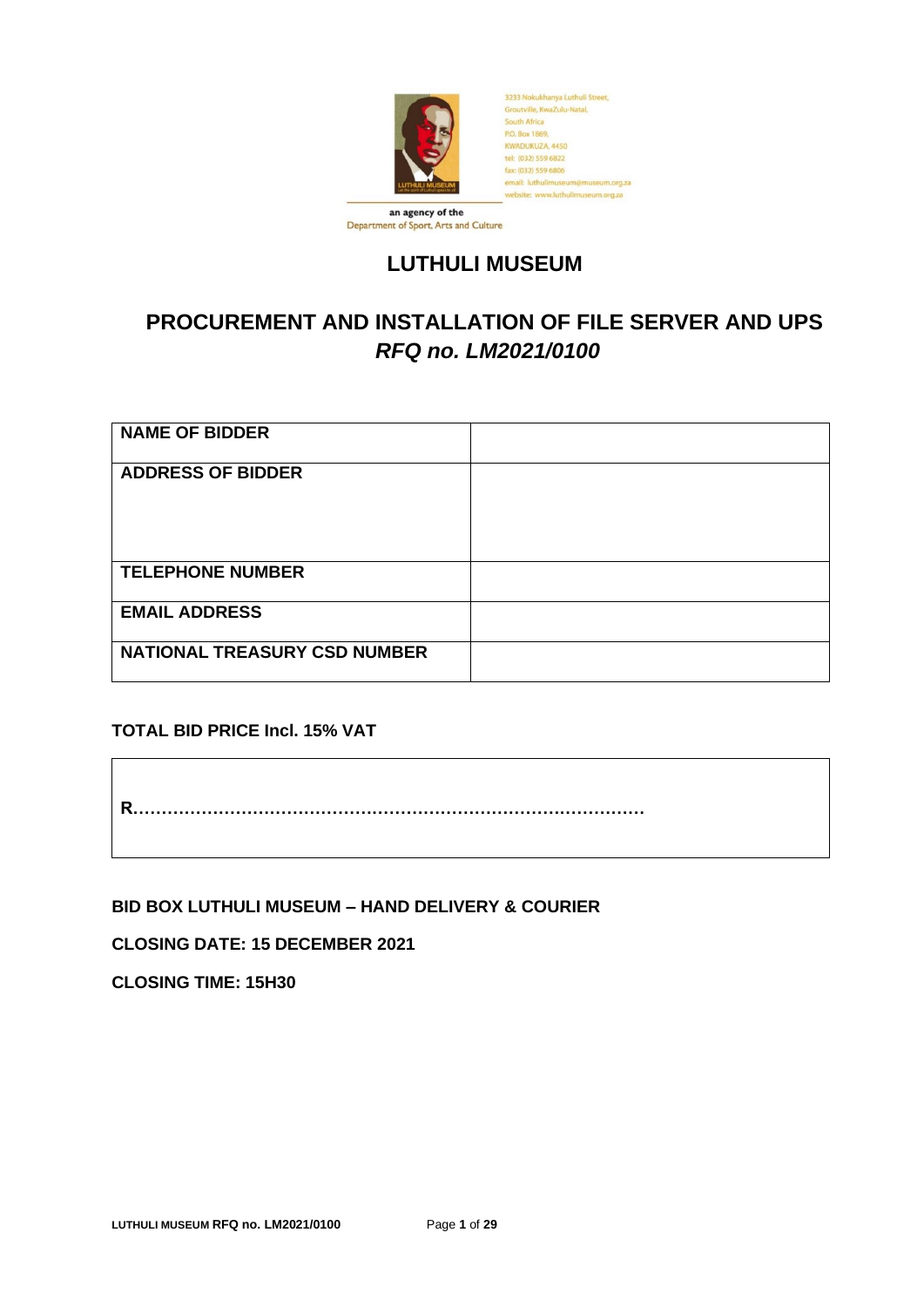# **CONTENTS**

# **PART 1 - PREFACE INFORMATION**

- 1.1. Introduction
- 1.2. General
- 1.3. Bid Format
- 1.4. Validity Period
- 1.5. Contractual Implications
- 1.6. Awarding of Contract

#### **PART 2 – BID NOTICE**

#### **PART 3 – COMPLIANCE CHECLIST**

# **PART 4 - TECHNICAL SPECIFICATIONS PACK**

- 4.1. Service/Goods Specification
- 4.2. Evaluation Criteria
- 4.3. Terms of Reference (TOR) and Terms and Conditions

### **PART 5 – GENERAL CONDITIONS OF CONTRACT**

General Conditions of Contract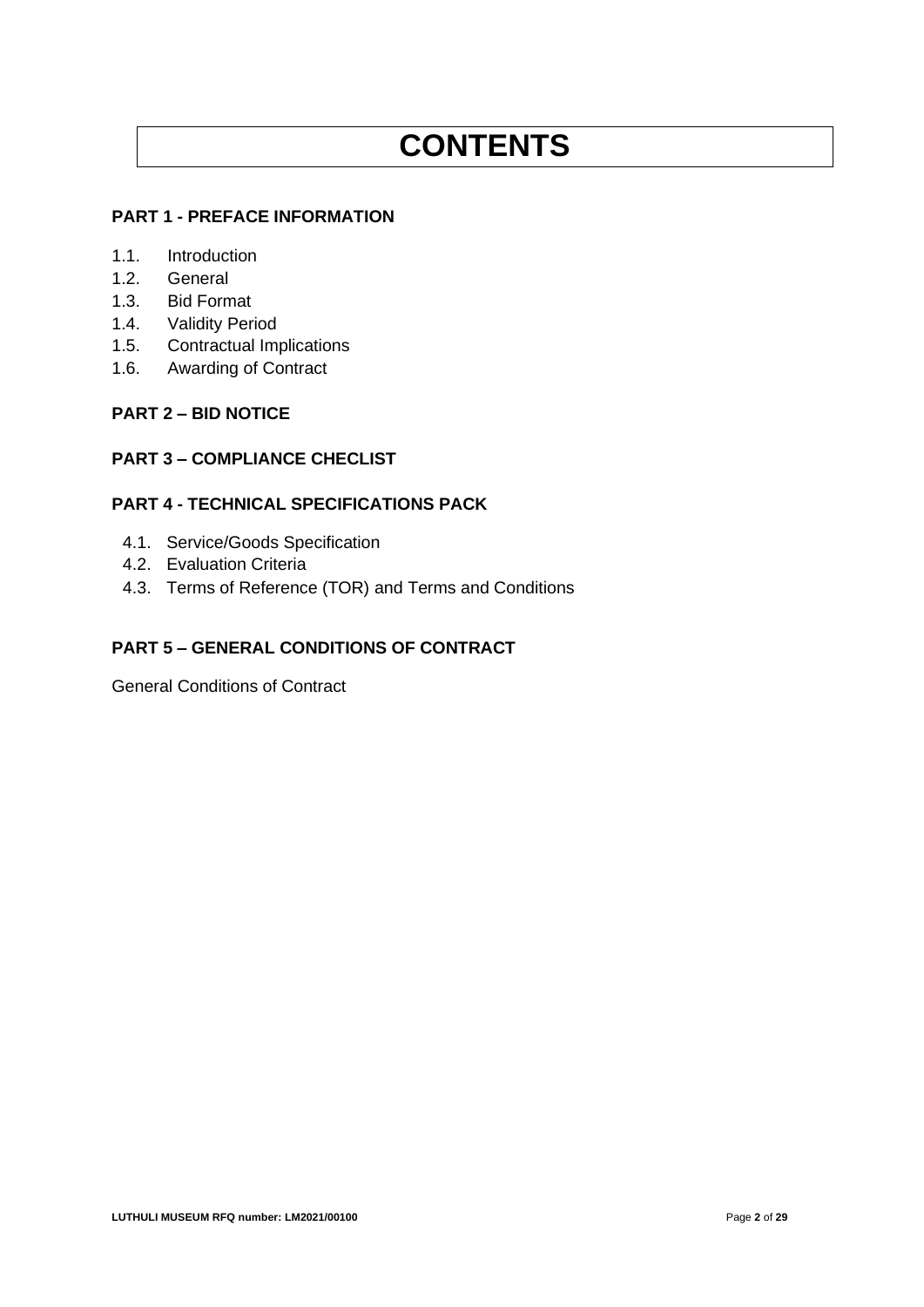# **PART 1: PREFACE INFORMATION**

### **1.1. INTRODUCTION**

The Luthuli Museum intends appointing a qualified / certified IT service provider to procure a new server, operating system for the new server, UPS for the new server and to facilitate the installation and configuration of the new server in conjunction with the Museum`s current IT service provider.

There are currently 21 actives uses of the server. The new server must accommodate for additional users in the future.

The server is being used to store all user's local data, collection management software for archival data and financial management software.

#### **1.2. GENERAL**

The Luthuli Museum requires the services as described per attached invitation and you are requested to complete the bidding documents and to submit it in accordance with the under mentioned stipulations:

- 1.2.1. The conditions contained in the attached document apply.
- 1.2.2. Bids must be submitted in a sealed envelope with the name and address of the bidder with the bid number and closing date indicated on the envelope. The envelope must not contain information relating to any other than that that shown on the cover of the envelope.
- 1.2.3. Bids cannot be submitted by post or email. They must still reach this office before the closing date and time.
- 1.2.4. The closing date and time of this bid is clearly stated on page 1 of this document.
- 1.2.5. The attached forms, if completed in detail and returned will form part of your submission.
- 1.2.6. Bidders must submit One (1) original, hard copy of the proposal inside an envelope marked "Original proposal, three (3) copies marked "copy" and, 1 CD. CDs must be submitted in a padded envelope.

#### **1.3. Bid Format**

Bid Numbering Format must be adhered to. Compliance or non-compliance with detailed information must be indicated per paragraph as per Numbering Format. If there are additional and/or alternative product options, every option/alternative proposal to an item, must be separately for in the form of a separate proposal, with a complete schedule and description. **Deviations from specifications and technical brochures must be indicated where applicable**. All documents submitted in response to this request for proposals will become the property of The Luthuli Museum

#### **1.4. Validity Period**

The proposal must remain valid for a period of 90 days.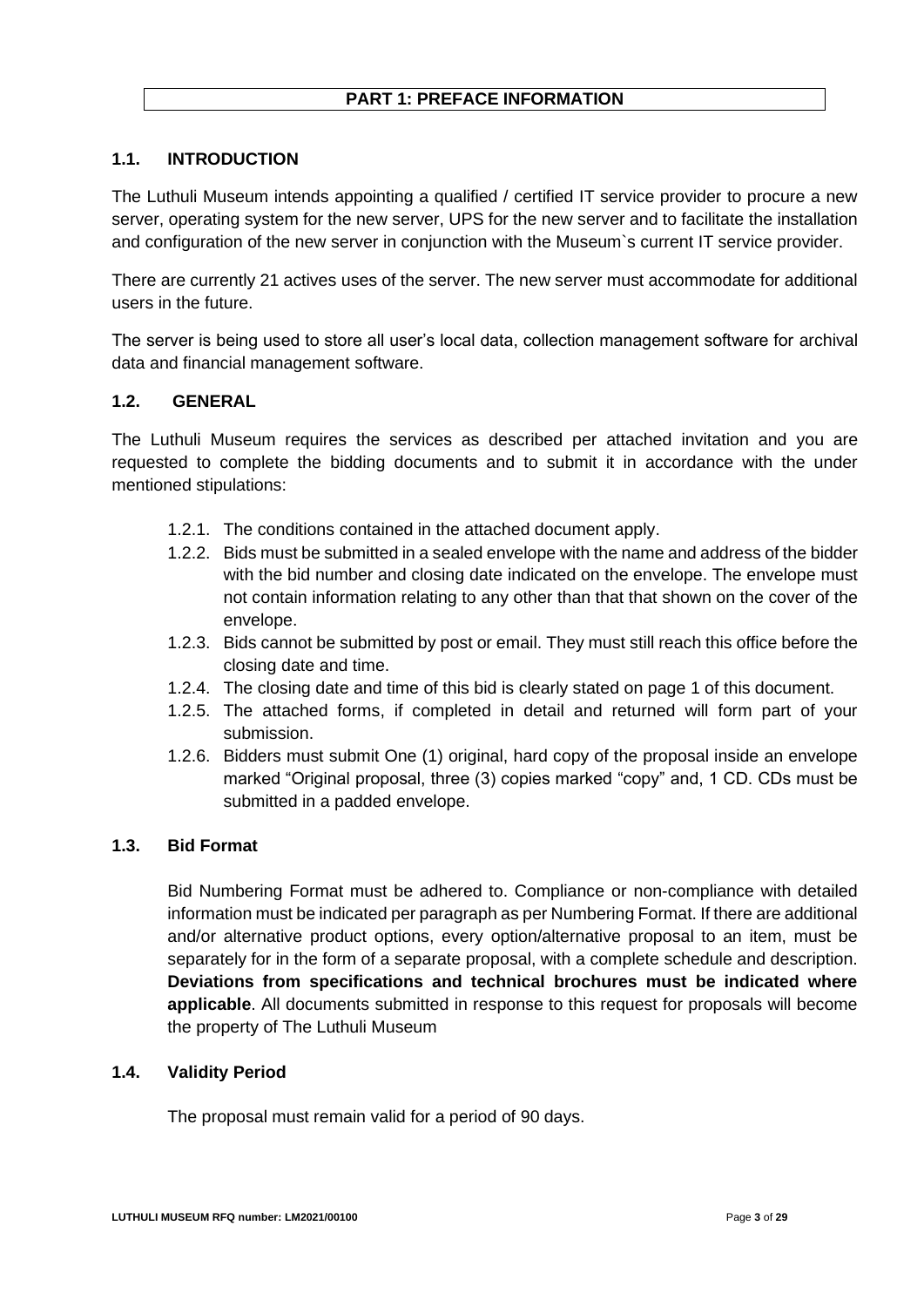#### **1.5. Contractual Implications**

After awarding the Bid, this proposal together with its Bid terms, Conditions and Specifications will constitute a binding contract between The Luthuli Museum and the successful bidder. The successful bidder will assume total responsibility, regardless of any third party or subcontracting agreements it may enter. Luthuli Museum has the right not to award the Bid.

#### **1.6. Awarding of Contract**

Proven relevant experience and success, as well as the ability to deliver a reliable, efficient and effective service will be important considerations. By the submission of a proposal, each bidder warrants that he/she/it is highly skilled, professional, competent and experienced in the area for which he/she/it has bided. Any work performed by a successful bidder will be evaluated against these criteria. The bidder also warrants that the service/goods provided will be of a superior standard and quality and is unlikely to cause undue difficulties or damage.

Proposals / Bids that are qualified by a bidder's own conditions may be rejected as being invalid, and failure of the bidder to renounce such conditions when called upon to do so will invalidate the proposal. The Luthuli Museum may request clarification or additional information in writing regarding any aspect of the proposal. The bidder must supply the requested information within 24 hours after the request has been made, otherwise the bidder may be disqualified. The Luthuli Museum may also request a demonstration, and bidders must comply with such a request within 24 hours.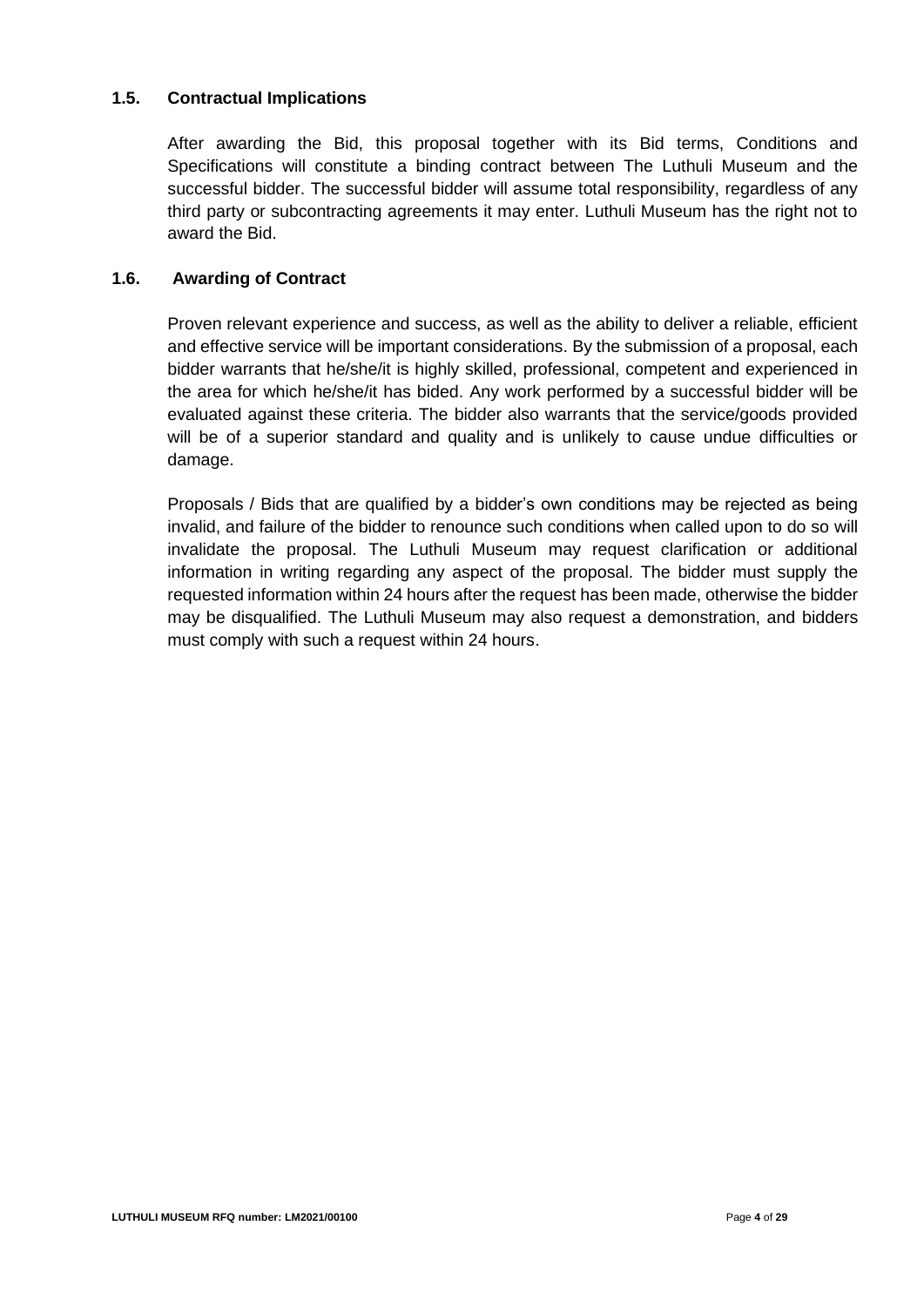#### **1. INFORMATION**

#### **Bid Number**: RFQ: LM2021/100

**Bid Description**: Procurement and Installation of Server, Operating System for the server, UPS for the server, Installation and configuration of the server for the Luthuli Museum

**Name of Institution:** Luthuli Museum

**Place where goods, works or services are required**: The Luthuli Museum, 3233 Nokukhanya Luthuli Street, Groutville, KwaDukuza, KwaZulu Natal

**Closing Date / Time:** 15 December 2021 at 15h30

# **Enquiries: All enquiries regarding the bidding procedure may be directed in writing to:**

| Ms Siphumelele Mwandla                 | Mr. Julanolwazi Ncwane                     |
|----------------------------------------|--------------------------------------------|
| <b>Supply Chain Officer</b>            | Finance Manager                            |
| Tel number: 032 559 6822/3/4,          | Tel number: 032 559 6822/3/4               |
| Email: scmofficer@luthulimuseum.org.za | Email: financemanager@luthulimuseum.org.za |
|                                        |                                            |

#### **BRIEFING SESSION No briefing**

#### **2. SUBMISSION OF DOCUMENTS**

#### **Where bids should be delivered:**

Physical Address: Bid Box, Luthuli Museum, 3233 Nokukhanya Luthuli Street, Groutville, KwaDukuza, KwaZulu-Natal

The envelopes must be addressed to:

The Supply Chain Management Luthuli Museum and clearly marked with the reference number visible:

"PROCUREMENT AND INSTALLATION OF FILE SERVER AND UPS – RFQ number: LM2021/100" with the bidder's name below that.

**SPECIAL CONDITIONS**: Bids received will be evaluated in respect of the evaluation criteria as set out in the bid documentation and the 80/20 scoring principle as provided for in the Preferential Procurement Regulations, 2017. The bidder must provide proof of registration on National Treasury's Central Supplier Database (CSD) which should reflect that the bidder is an active supplier, is tax compliant and is not a restricted supplier. www.csd.gov.za.

#### **THE BIDDER MUST COMPLETE ALL DOCUMENTS IN FULL AND SUBMIT THESE WITH THE BID.**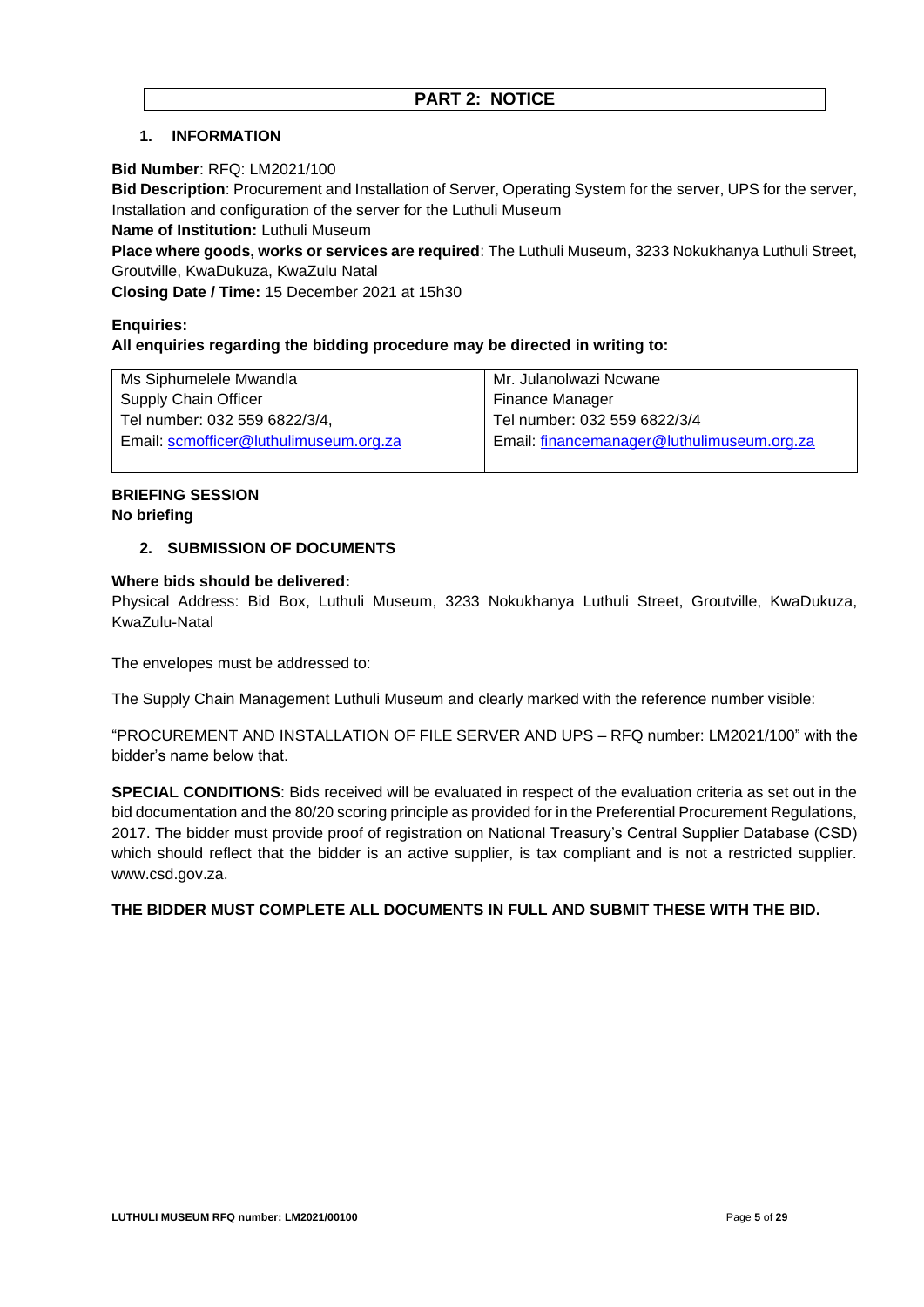# **PART 3: COMPLIANCE CHECKLIST**

| Item           | <b>Document</b><br>Reference               | <b>Description</b>                                                                                      | Action to be taken                                                                                                                                                                                  | Checked,<br><b>Verified</b><br>&Submitted |
|----------------|--------------------------------------------|---------------------------------------------------------------------------------------------------------|-----------------------------------------------------------------------------------------------------------------------------------------------------------------------------------------------------|-------------------------------------------|
| 1              | SBD1                                       | Invitation to Bid                                                                                       | To be completed in full                                                                                                                                                                             |                                           |
| $\overline{2}$ | SBD <sub>2</sub>                           | Tax clearance requirements                                                                              | Submission of a valid original tax<br>clearance certificate<br>PIN for<br>Provide SARS Status<br>Luthuli Museum to Verify                                                                           |                                           |
| 3              | <b>SBD3.1</b>                              | Pricing schedule - Firm prices                                                                          | To be completed in full                                                                                                                                                                             |                                           |
| 4              | <b>SBD 3.3</b>                             | schedule<br>Professional<br>Pricing<br>$\overline{\phantom{0}}$<br><b>Services</b>                      | To be completed in full<br>(if applicable)                                                                                                                                                          |                                           |
| 5              | SBD4                                       | <b>Declaration of Interest</b>                                                                          | To be completed in full                                                                                                                                                                             |                                           |
| 6              | <b>SBD6.1</b>                              | Preference point claim form                                                                             | To be completed in full<br>You may submit a Sworn affidavit.                                                                                                                                        |                                           |
| $\overline{7}$ | <b>SDB 6.2</b>                             | Declaration<br>Certificate<br>for<br>Local<br>Production<br>Content<br>for<br>and<br>designated sectors | To be completed in full                                                                                                                                                                             |                                           |
| 8              | <b>SBD 7.1</b>                             | Contract<br>Purchase<br>form<br>of<br>Goods/Works                                                       | To be completed in full<br>(if applicable)                                                                                                                                                          |                                           |
| 9              | <b>SBD 7.2</b>                             | $\overline{\phantom{a}}$ form<br>Rendering<br>Contract<br>of<br>$\overline{\phantom{m}}$<br>Services    | To be completed in full<br>(if applicable)                                                                                                                                                          |                                           |
| 10             | <b>SBD 7.3</b>                             | Contract form - Sale of good/works                                                                      | To be completed in full<br>(if applicable)                                                                                                                                                          |                                           |
| 11             | SBD8                                       | Declaration of bidders past Supply<br><b>Chain Management Practices</b>                                 | To be completed in full                                                                                                                                                                             |                                           |
| 12             | SBD9                                       | Certificate<br>of<br>Independent<br>Determination                                                       | To be completed in full                                                                                                                                                                             |                                           |
| 13             | <b>TOR</b>                                 | Terms of reference                                                                                      | To be read and applied                                                                                                                                                                              |                                           |
| 14             | CSD                                        | Registered on the National Treasury<br>Central Suppliers Database (CSD)                                 | Provide the CSD Supplier Number<br>(MAAA)                                                                                                                                                           |                                           |
| 15             | GCC                                        | <b>General conditions of Contract</b>                                                                   | Initial each page                                                                                                                                                                                   |                                           |
| 16             | <b>B-BBEE</b><br>Certificate/<br>Affidavit | verification<br><b>B-BBEE</b><br>status<br>level<br>certificate                                         | Submit a valid or a certified copy of<br>a B-BBEE rating issued by a<br>Registered Auditor approved by<br>IRBA or a Verification Agency<br>accredited by SANAS<br>View additional notes below: Note |                                           |
| 17             | Functionality                              | NB. Technical Threshold - 70%                                                                           | To be compiled and submitted in<br>line with requirements of the Terms<br>of Reference                                                                                                              |                                           |
| 18             | Submissions                                | <b>Copies of Submissions</b>                                                                            | 1 Original, 1 CD and 3 copies                                                                                                                                                                       |                                           |
| 19             | Pricing<br>Schedule                        | Breakdown of quotation                                                                                  | To be completed in full                                                                                                                                                                             |                                           |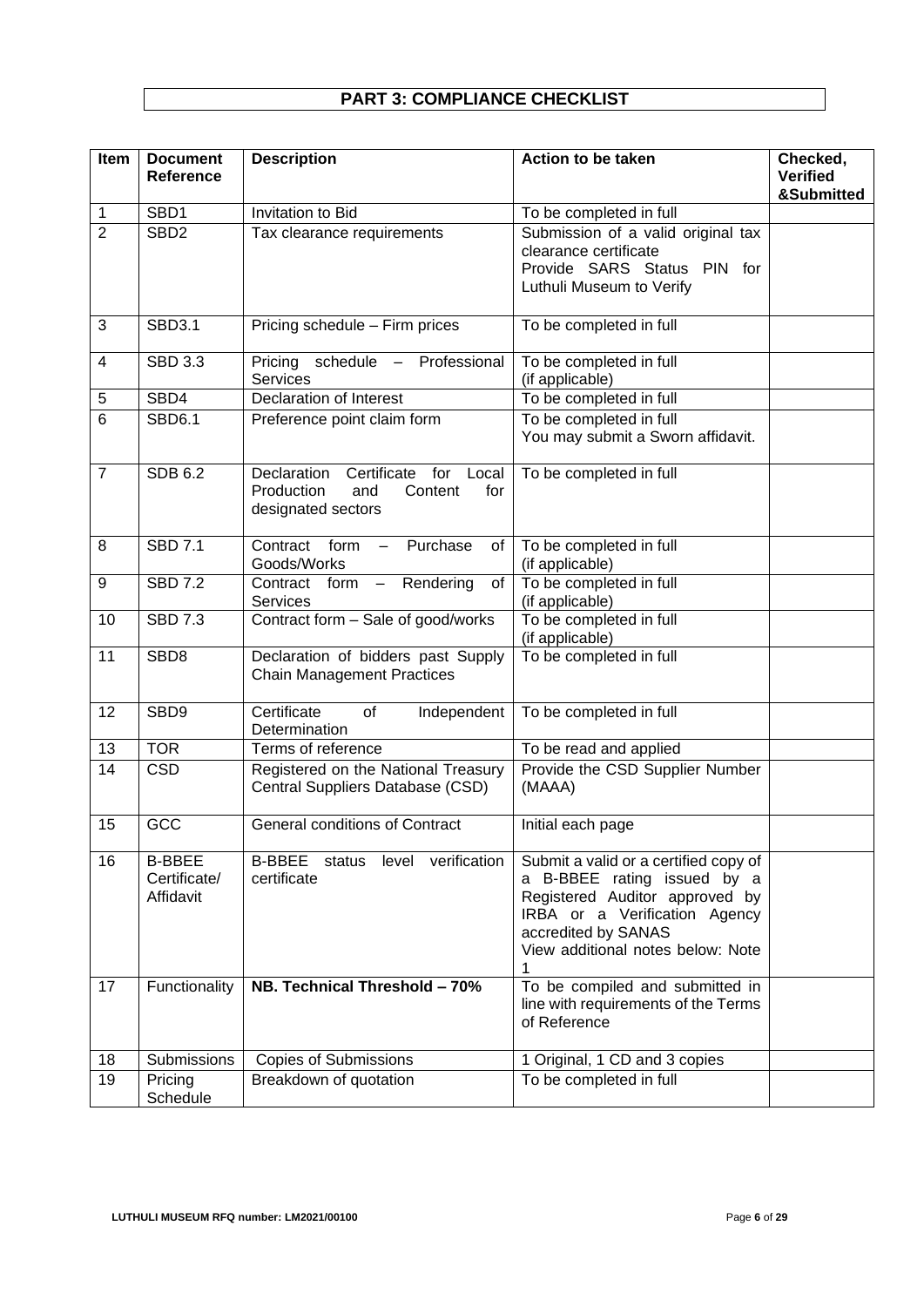### **Additional Notes:**

- 1. Broad Based Black Economic Empowerment (B-BBEE) rating 3 or better to be submitted.
	- a. A trust, consortium or joint venture must submit a consolidated B-BBEE Status Level Verification Certificate for every separate bid.
	- b. Public entities and tertiary institutions must also submit B-BBEE Status Level Verification Certificates together with their bids.
- 2. Check list to be completed and attached to the bid submission.
- 3. Incomplete documents will be regarded as non-responsive
- 4. All forms to be completed in black ink
- 5. No correction fluid to be used in the document, changes should be made by drawing a line through the incorrect information, and initialling the change
- 6. No late quotations / s will be accepted
- 7. The Luthuli Museum reserves the right to award or may not award or to partially award.

**\_\_\_\_\_\_\_\_\_\_\_\_\_\_\_\_\_\_\_\_\_\_\_\_\_\_\_\_\_\_\_\_\_\_\_\_\_\_\_\_\_\_\_\_\_\_\_\_\_\_\_\_\_\_\_\_\_\_\_\_\_\_\_\_\_\_\_\_\_\_\_\_\_\_\_\_**

# SIGNATURE(S) OF DER(S) (DULY AUTHORISED)

………………………………………………..

…………………………….………………….

TITLE: ………………………………………

DATE: ………………………………………

**COMPANY STAMP**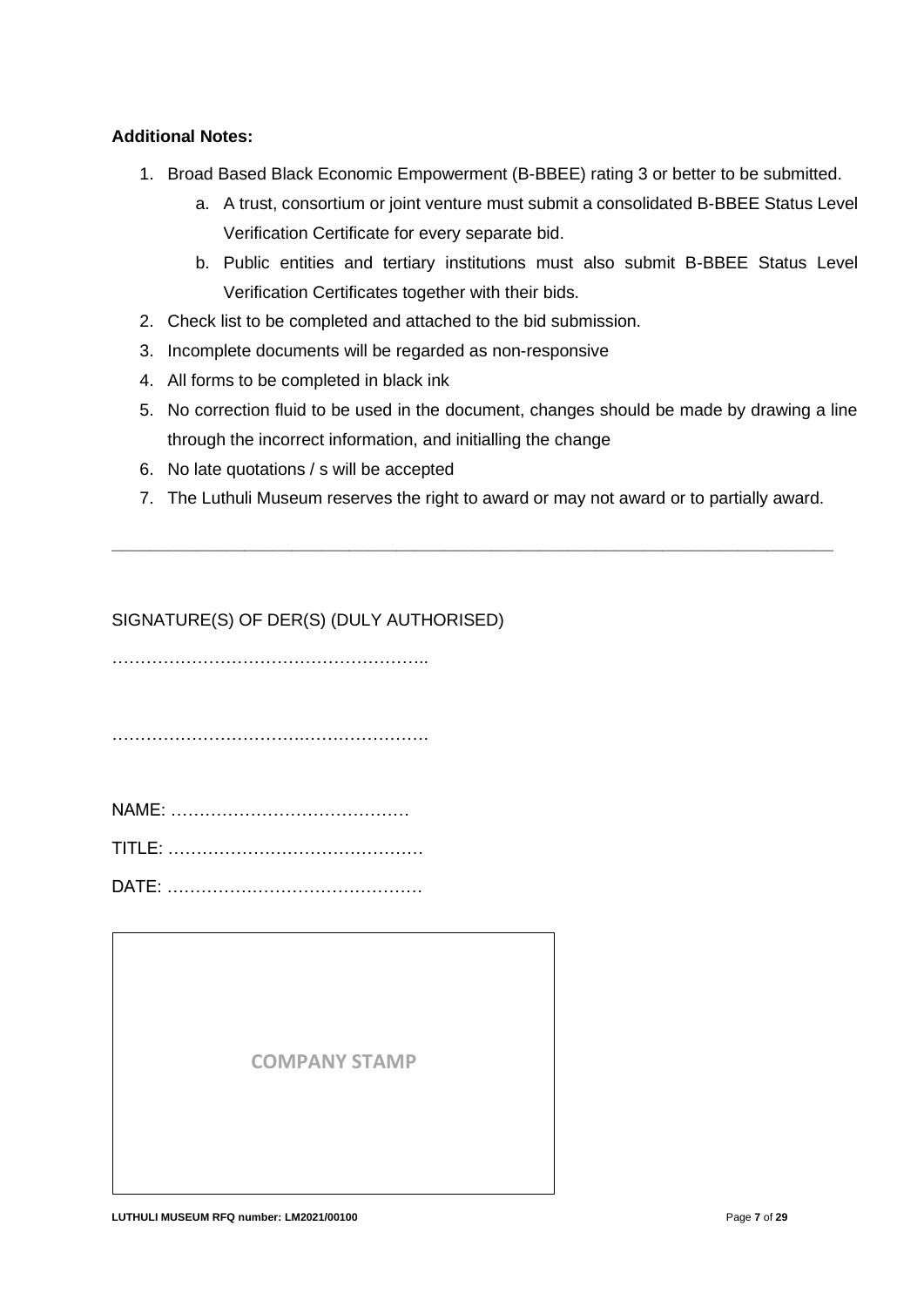### **PART 4: TECHNICAL SPECIFICATIONS PACK**



# **LUTHULI MUSEUM**

# **PROCUREMENT AND INSTALLATION OF SERVER, OPERATING SYSTEM, UPS, INSTALLATION AND CONFIGURATION**

# **4.1. DESCRIPTION OF SERVICE REQUIRED/ SPECIFICATION**

**N.B** *It is mandatory for bidders to complete or answer this part fully by indicating Y / N to indicate acceptance and understanding of the description of service. A column is provided for remarks or deviation for the service provider in case of a 'No' answer or requirement for clarity. The bid shall be treated as incomplete and shall be disqualified if this section is not complete fully.*

| <b>ITEM NO</b> | <b>DESCRIPTION</b>                   |                               | <b>COMPLIANCE</b> | <b>REMARKS/DEVIATION</b> |
|----------------|--------------------------------------|-------------------------------|-------------------|--------------------------|
|                |                                      |                               | YES/NO            |                          |
|                | <b>Tower &amp; Rack servers</b>      |                               |                   |                          |
| 4.1.1.         |                                      | Srv4                          |                   |                          |
|                | Profile                              | Advanced 4-socket rack server |                   |                          |
|                | Architecture <sup>1</sup>            | X64 multi-core                |                   |                          |
|                | Cores/threads supported <sup>2</sup> | 32/64                         |                   |                          |
|                | RAM type                             | ECC DDR-4                     |                   |                          |
|                | Min/Max RAM supported <sup>2</sup>   | 32/512GB                      |                   |                          |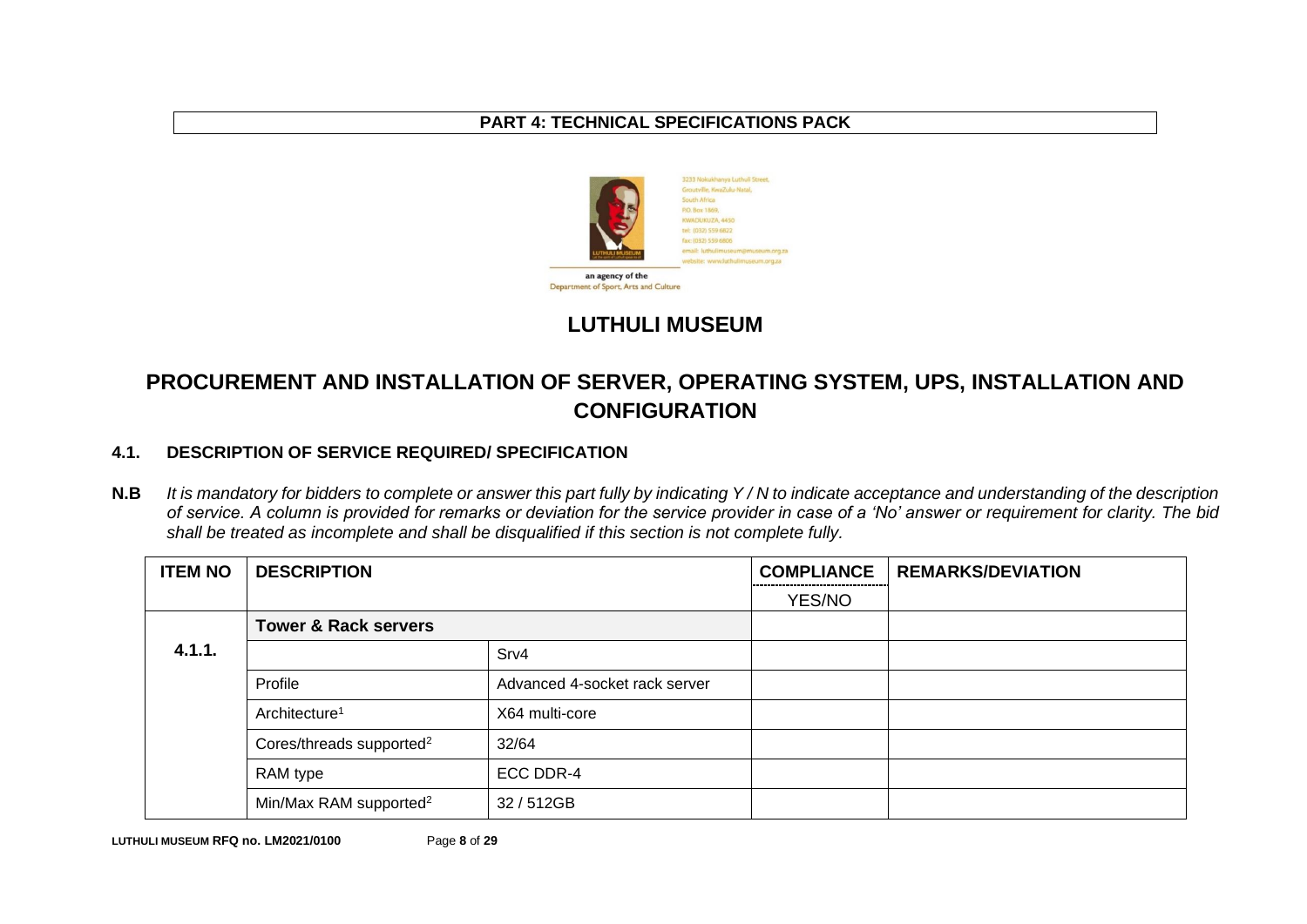|        | Form factor                                                                                                                                                                                                                                                                                                   | Rack Convertible3                               |  |
|--------|---------------------------------------------------------------------------------------------------------------------------------------------------------------------------------------------------------------------------------------------------------------------------------------------------------------|-------------------------------------------------|--|
|        | Primary storage <sup>2,4</sup>                                                                                                                                                                                                                                                                                | SATA/SAS/SSD RAID 6, Hot-swap                   |  |
|        | Connectivity                                                                                                                                                                                                                                                                                                  | 4x Gigabit, 10GE support, PCIe3<br>pref         |  |
|        | PSU / Fans                                                                                                                                                                                                                                                                                                    | N+1 hot-swap                                    |  |
|        | Management                                                                                                                                                                                                                                                                                                    | Web interface, SMASH                            |  |
|        | Power management                                                                                                                                                                                                                                                                                              | <b>Energy Star</b>                              |  |
|        | High-eff. PS                                                                                                                                                                                                                                                                                                  | Yes                                             |  |
|        | OS certification                                                                                                                                                                                                                                                                                              | WinServer, Linux, VMWare, Hyper-<br>V, Xen, KVM |  |
|        | OEM rating                                                                                                                                                                                                                                                                                                    | Enterprise                                      |  |
|        |                                                                                                                                                                                                                                                                                                               |                                                 |  |
| 4.1.2. | <b>Operating system</b><br>Window Server 2016, Standard - 16 Core<br>$\bullet$<br>$\bullet$                                                                                                                                                                                                                   | 10- pack of Windows Server 2016 User CALs x 2   |  |
| 4.1.3. | <b>Storage</b><br>400- ASMT 2TB 7.2 RPM NLSAS 12Gps 512n 3.5in Hot-<br>$\bullet$<br>Plug Hard Drive x 4<br>400-APSP 300GB 15K RPM SAS 12Gps 512n 2.5in Hot-<br>$\bullet$<br>Plug Hard Drive, 3.5in HYB CARR x 2<br>440-BBFN QTY 1, Removeable Hard Disk Cartridge for<br>$\bullet$<br>RD1000, 2TB Native x 10 |                                                 |  |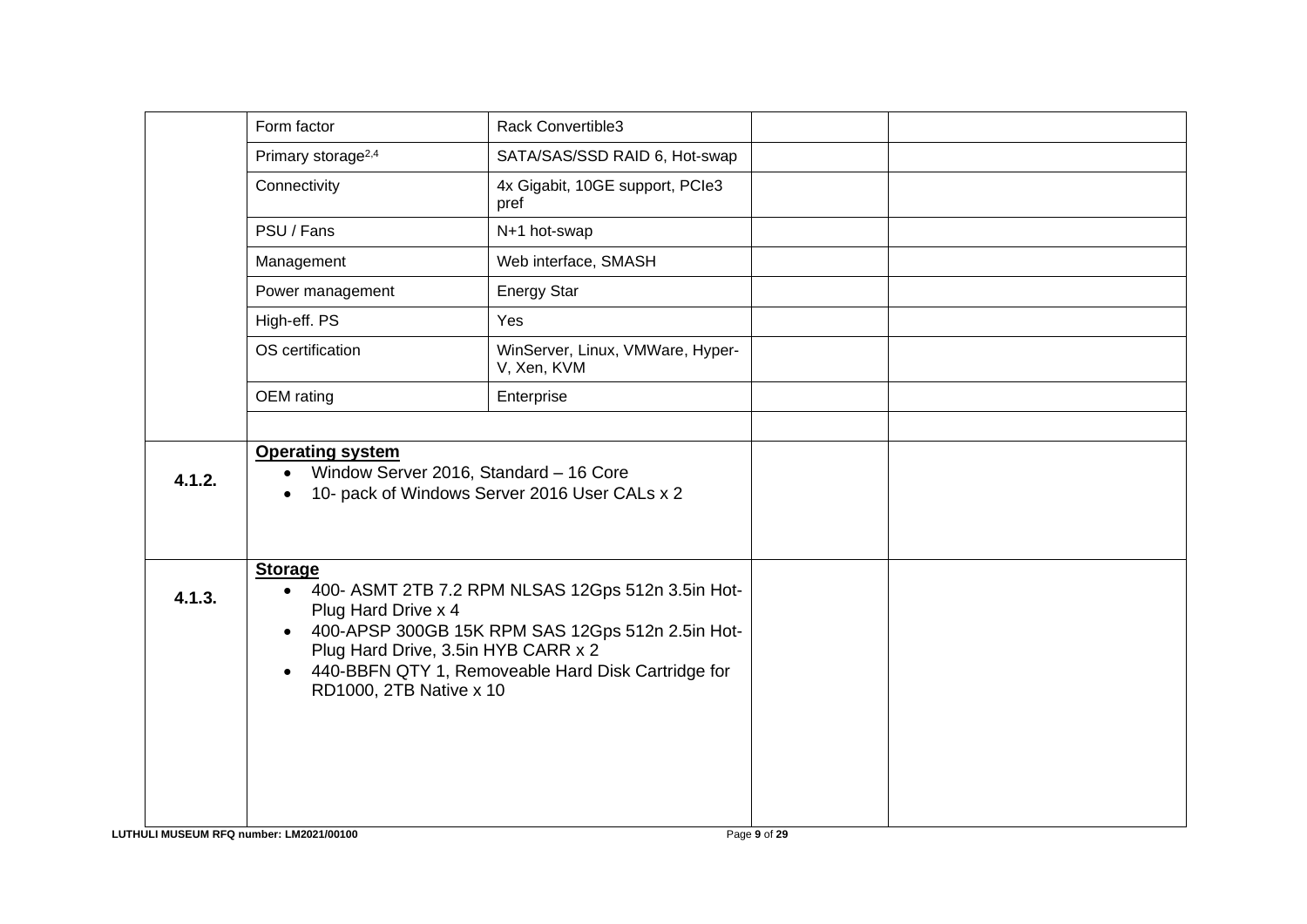|        | Uninterruptable power supplies (UPS)                                                                                                                                 |                             |  |
|--------|----------------------------------------------------------------------------------------------------------------------------------------------------------------------|-----------------------------|--|
| 4.1.4. | UPS5                                                                                                                                                                 |                             |  |
|        | Profile                                                                                                                                                              | Advanced on-line UPS        |  |
|        | Design                                                                                                                                                               | Double conversion           |  |
|        | <b>KVA</b>                                                                                                                                                           | 5                           |  |
|        | <b>Watts</b>                                                                                                                                                         | 4000                        |  |
|        | Runtime                                                                                                                                                              | 5-10 minutes                |  |
|        | Outputs                                                                                                                                                              | DB board                    |  |
|        | Management                                                                                                                                                           | Ethernet                    |  |
|        | OS certification                                                                                                                                                     | Linux21, Linux, Hypervisors |  |
| 4.1.5. | Installation and configuration                                                                                                                                       |                             |  |
|        | The service provider must work with the Museum's current IT<br>Service provider for the installation and migration of data from<br>the old server to the new server. |                             |  |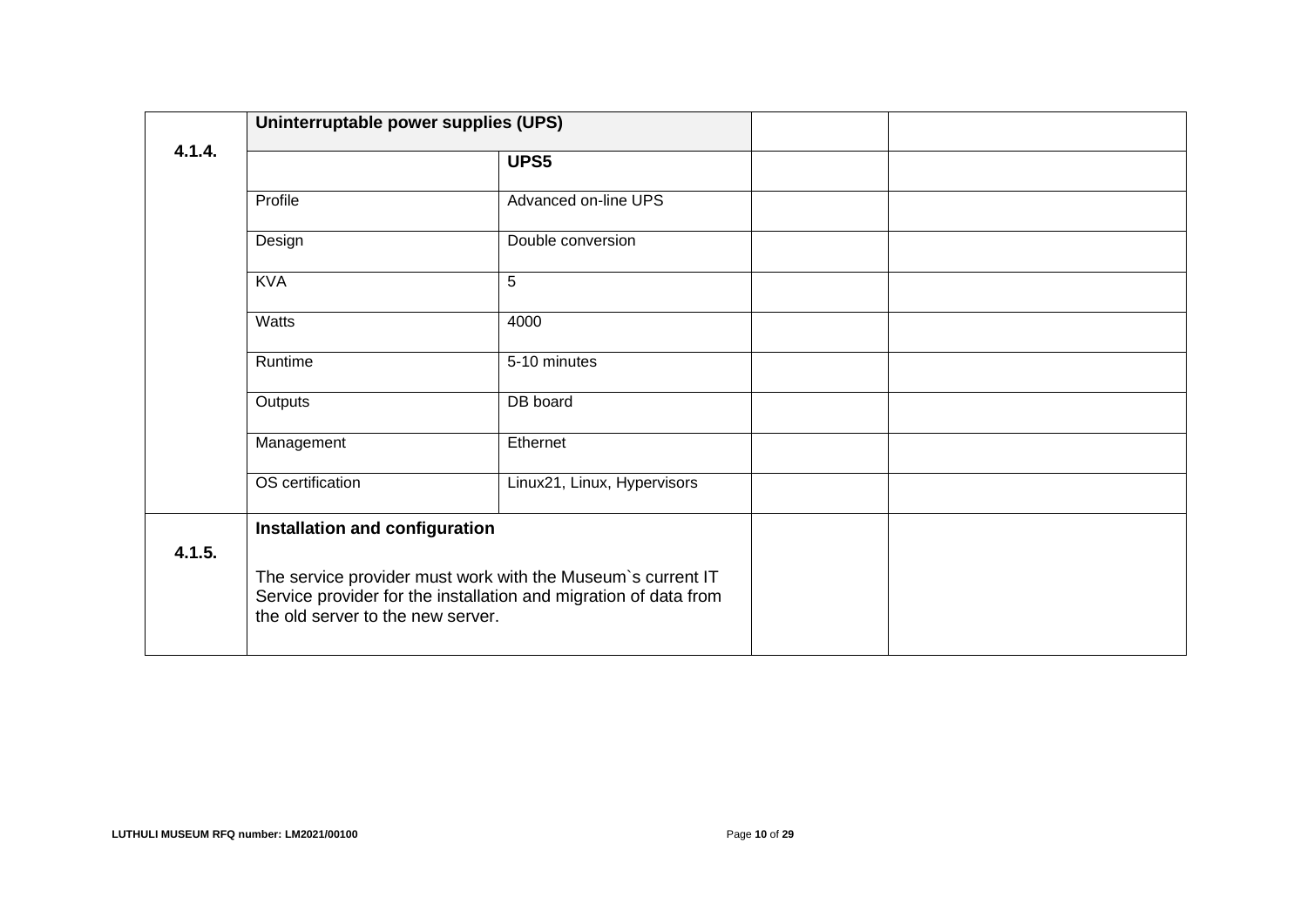# **PRICING**

| <b>ITEM NO.</b> | <b>DESCRIPTION</b>                                                                                                                                                                                                          | <b>COMPLIANCE</b> | <b>REMARKS / DEVIATION</b> |
|-----------------|-----------------------------------------------------------------------------------------------------------------------------------------------------------------------------------------------------------------------------|-------------------|----------------------------|
|                 |                                                                                                                                                                                                                             | YES / NO          |                            |
| 4.1.6.          | Pricing breakdown should be provided as per the scope of works<br>and the parts / sections provided above detailing costs for the<br>installation works; design; material; equipment; testing; labour;<br>contingency; VAT. |                   |                            |
| 4.1.7.          | Any additional pricing should be motivated separately in<br>instances where there has been an omission from the RFQ<br>document.                                                                                            |                   |                            |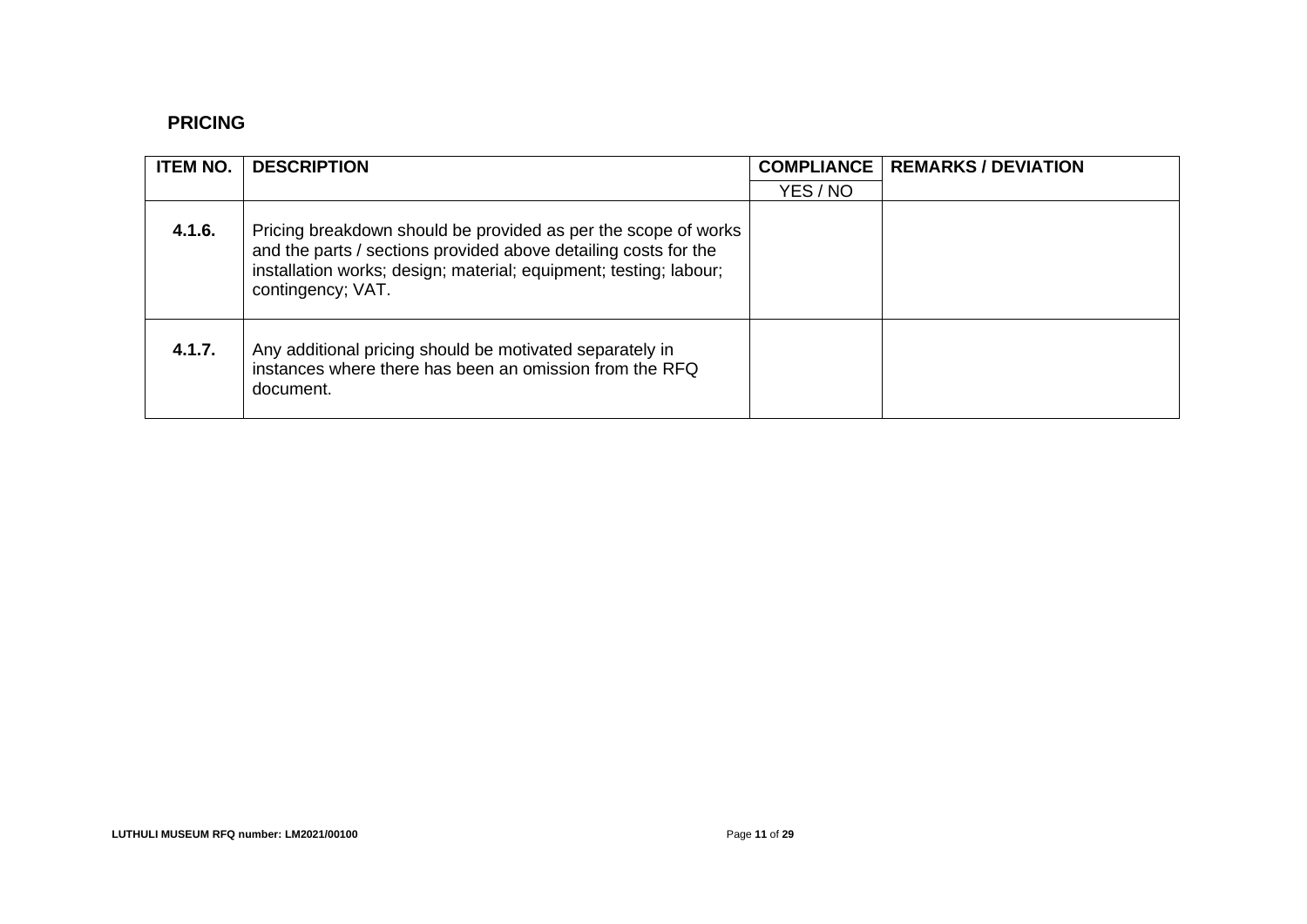# **4.2. EVALUATION CRITERIA**

Submitted bids will be evaluated, and points will be allocated based on compliance to specifications, price and specific goals.

The 80/20 principal will apply in terms of the Preferential Procurement Policy Framework Act, No 5 of 2000 (PPPFA) and its regulations

| <b>NO</b>        | <b>ITEM</b>                                               | <b>EVALUATION CRITERIA</b>                                                                                                                                                                                                             | <b>WEIGHT</b> | <b>VALUE</b> |
|------------------|-----------------------------------------------------------|----------------------------------------------------------------------------------------------------------------------------------------------------------------------------------------------------------------------------------------|---------------|--------------|
| 1.               | <b>COMPANY</b><br><b>PROFILE AND</b><br><b>EXPERIENCE</b> | No of years the business has been<br>operating in the ICT field and list of client<br>references and size of previous<br>contracts or projects of this nature.<br>(Provide the name of the institutions and<br>contactable references) | 25            |              |
| 2.               | <b>COMPLIANCE WITH</b><br><b>SPECIFICATIONS</b>           | Compliance with the requirements as set<br>out in Specification's document and the<br><b>Terms and Conditions</b>                                                                                                                      | 20            |              |
| 3.               | <b>ACCREDITATION /</b><br><b>CERTIFICATION</b>            | Submitted proof of verifiable<br>qualification/s; certification or<br>accreditation as a server installer                                                                                                                              | 15            |              |
| $\overline{4}$ . | <b>PROJECT</b><br><b>METHODOLOGY</b>                      | Implementable server installation design<br>and work plan clearly outlining work to<br>be done and timelines                                                                                                                           | 30            |              |
| 5                | <b>Financial Viability</b>                                | <b>Audited Annual Financial</b><br>1.<br>Statements for the past 3 years<br>Three months bank Statement with<br>2.<br>accurate and reliable information                                                                                | 10            |              |
| <b>TOTAL</b>     |                                                           |                                                                                                                                                                                                                                        | 100           |              |
| $*$ NB           | responsive bid and will be disqualified.                  | Any bidder that scores less than 70 out of 100 will be regarded as submitting a non-                                                                                                                                                   |               |              |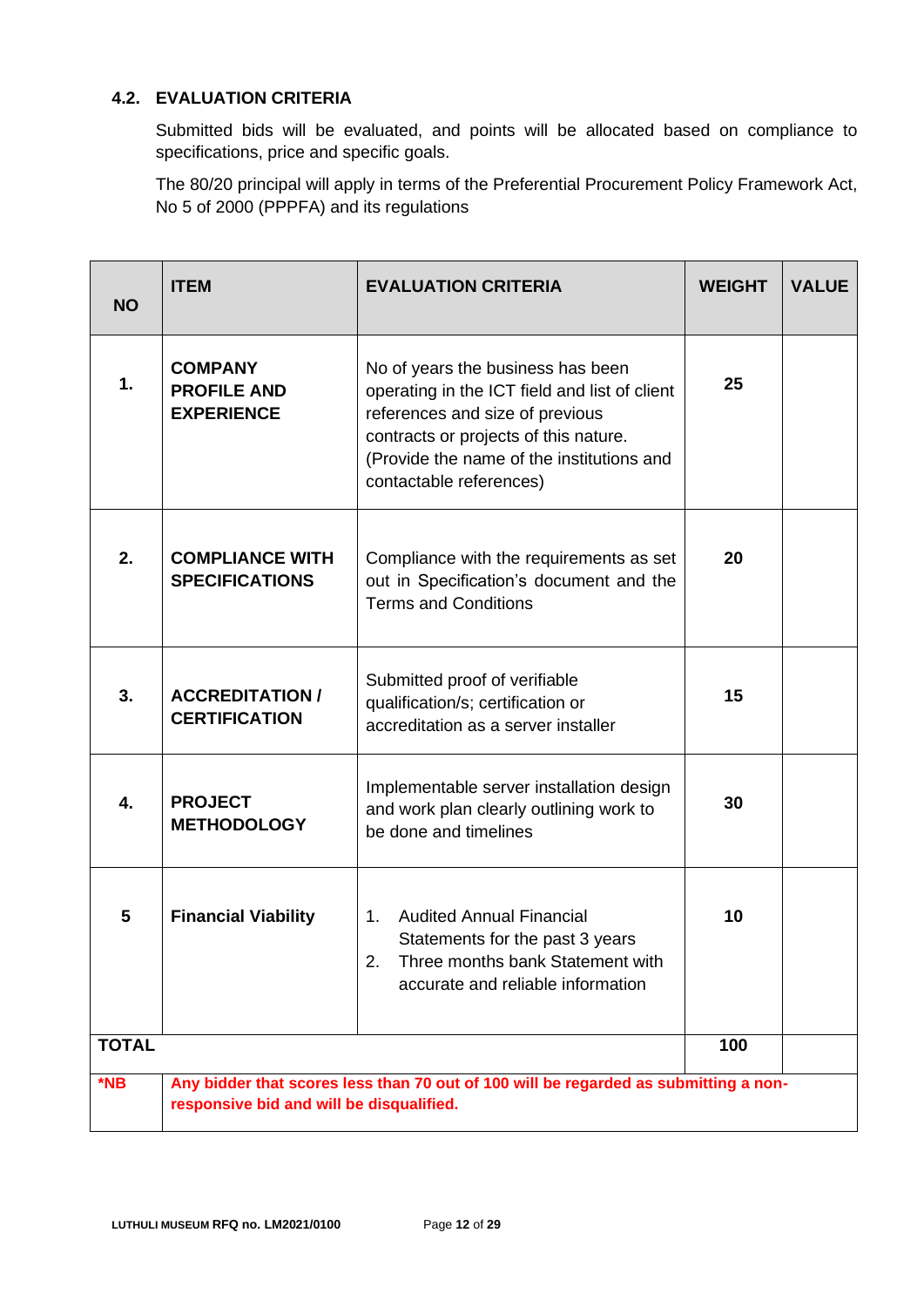

3233 Nokukhanya Luthuli Street,<br>Groutville, KwaZulu-Natal, South Africa P.O. Box 1869. KWADUKUZA, 4450 tel: (032) 559 6822 fax: (032) 559 6806 email: luthulimuseum@museum.org.za<br>website: www.luthulimuseum.org.za

an agency of the Department of Sport, Arts and Culture

# **PRICING SCHEDULE**

| <b>REQUEST FOR QUOTATION (RFQ)</b><br><b>NUMBER</b> | RFQ: LM2021/100           |
|-----------------------------------------------------|---------------------------|
| <b>NAME OF BIDDER</b>                               |                           |
| <b>CLOSING DATE AND TIME</b>                        | 15 DECEMBER 2021 AT 15H30 |

| <b>ITEM</b>      | <b>DESCRIPTION</b> | QTY                | <b>TOTAL</b><br><b>PRICE</b> |
|------------------|--------------------|--------------------|------------------------------|
| 1.               |                    |                    |                              |
| $\overline{2}$ . |                    |                    |                              |
| $\overline{3}$ . |                    |                    |                              |
| 4.               |                    |                    |                              |
| 5.               |                    |                    |                              |
| 6.               |                    |                    |                              |
| $\overline{7}$ . |                    |                    |                              |
| $\overline{8}$ . |                    |                    |                              |
| 9.               |                    |                    |                              |
| 10.              |                    |                    |                              |
|                  |                    | Sub-Total          |                              |
|                  |                    | Vat 15%            |                              |
|                  |                    | <b>Grand Total</b> |                              |

❖ The Bidder warrants that the pricing quoted is free of any errors and that the pricing is in compliance to the specifications.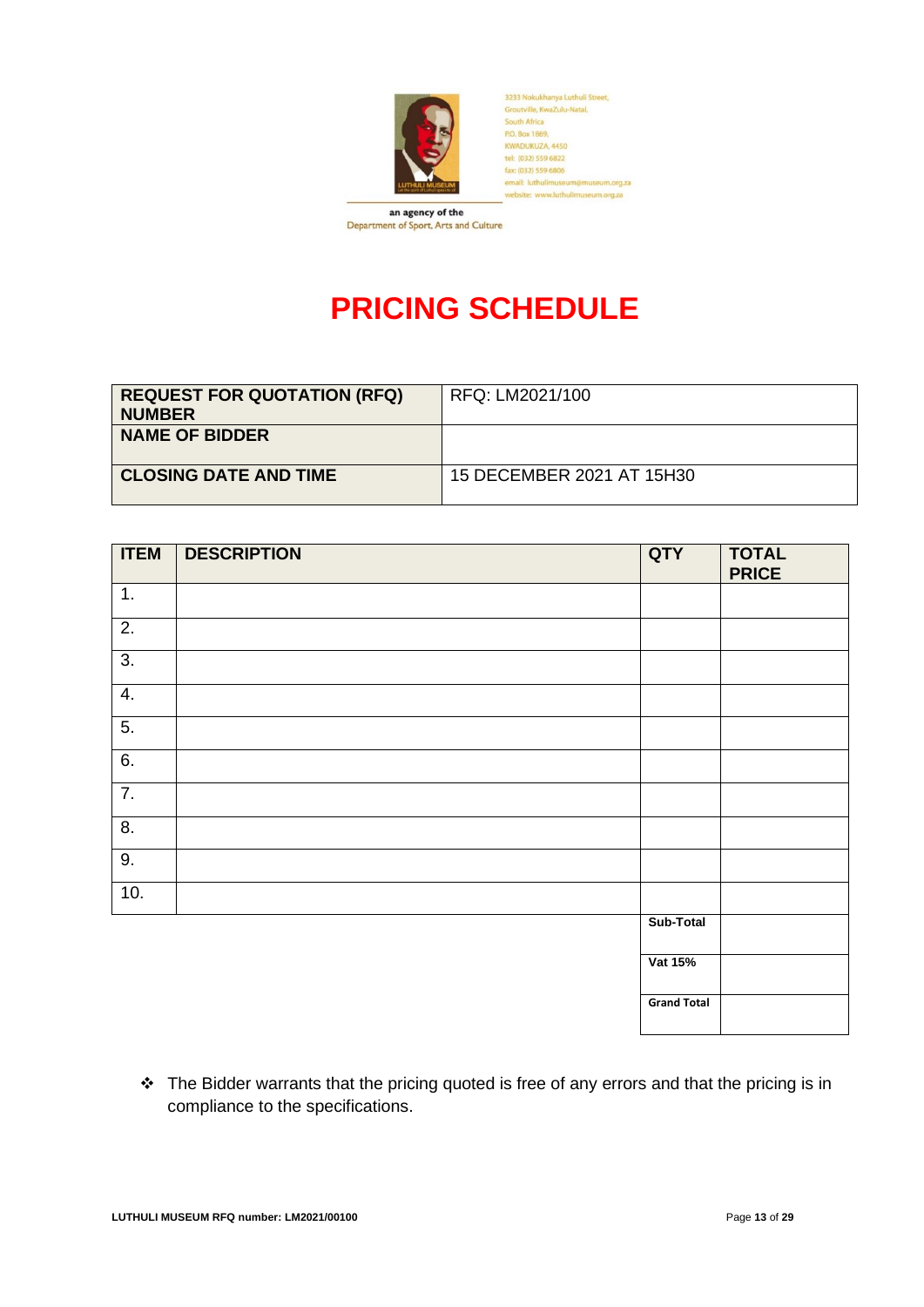❖ The Bidder provides the Luthuli Museum with an Unconditional discount of  $\overline{\phantom{a}}$  %.

Signature: \_\_\_\_\_\_\_\_\_\_\_\_\_\_\_\_\_\_\_\_\_\_\_\_\_\_\_\_\_\_\_\_

Capacity: \_\_\_\_\_\_\_\_\_\_\_\_\_\_\_\_\_\_\_\_\_\_\_\_\_\_\_\_\_\_\_\_\_

**COMPANY STAMP**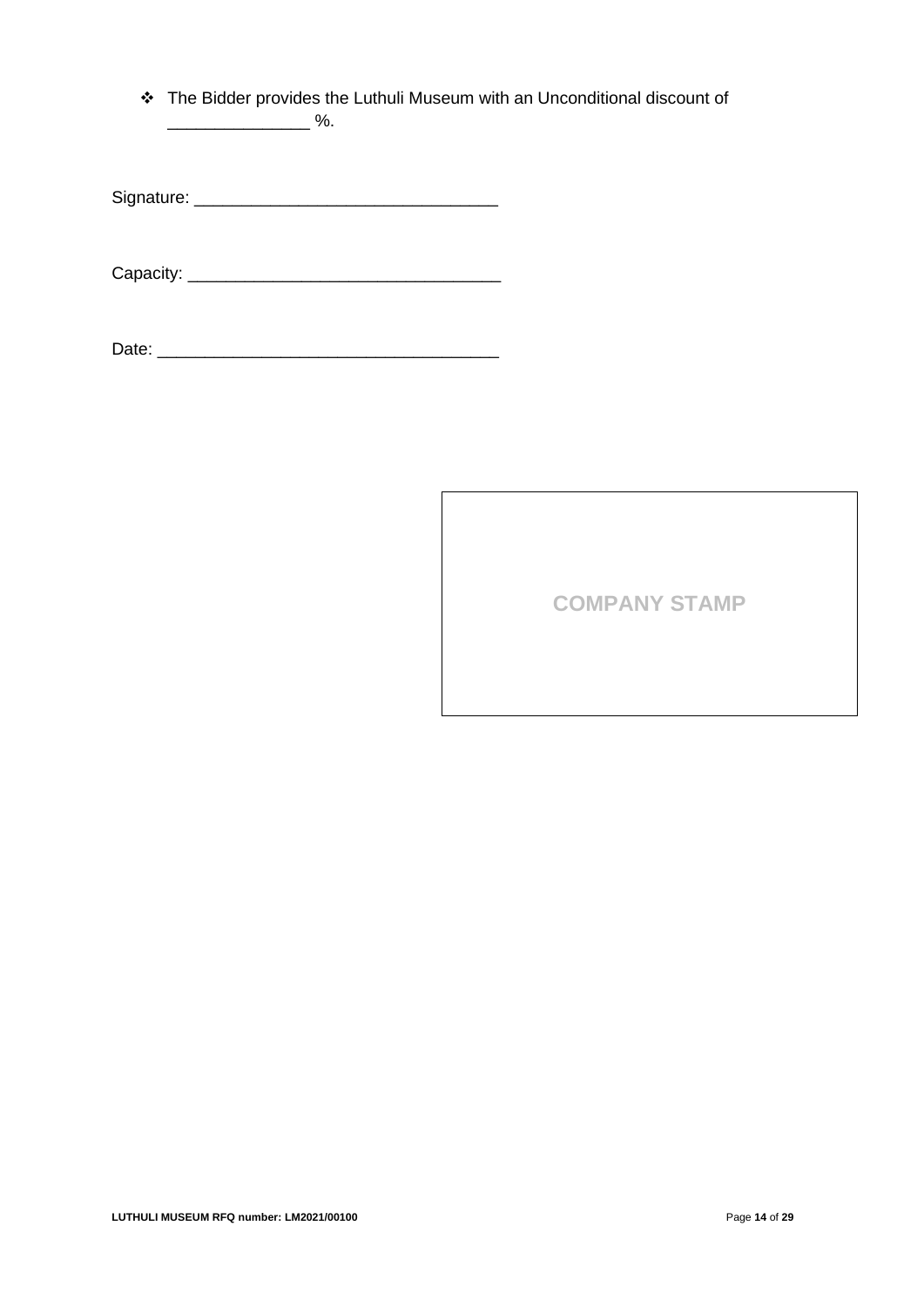#### **4.3. TERMS OF REFERENCE**

#### **4.3.1. DEFINITIONS**

- 4.3.1.1. "**Acceptable bid"** any bid, which, in all respects, complies with the specifications and conditions of the RFQ as set out in this document.
- 4.3.1.2. "**B-BBEE**" broad-based black economic empowerment as defined in section 1 of the Broad-Based Black Economic Empowerment Act.
- 4.3.1.3. "**B-BBEE status level of contributor**" the B-BBEE status received by a measured entity based on its overall performance using the relevant scorecard contained in the Codes of Good Practice on Black Economic Empowerment, issued in terms of section 9(1) of the Broad-Based Black Economic Empowerment Act.
- 4.3.1.4. **"Bid"** a written offer in a prescribed or stipulated form in response to an invitation by an organ of state for the provision of services, works or goods through price quotations, advertised bidding processes or proposals.
- 4.3.1.5. "**Bidders**" **-** any enterprise, consortium or person, partnership, company, close corporation, firm or any other form of enterprise or person, legal or natural, which has been invited by Luthuli Museum to submit a bid in response to this bid invitation.
- 4.3.1.6. "**Broad-Based Black Economic Empowerment Act**" the Broad-Based Black Economic Empowerment Act, 2003 (Act No. 53 of 2003).
- 4.3.1.7. "**Comparative Price**" the price after the factors of a non-firm price and all unconditional discounts that can be utilised have been taken into consideration.
- 4.3.1.8. "**Consortium**" several entities joining forces as an umbrella entity to gain a strategic collaborative advantage by combining their expertise, capital, efforts, skills and knowledge for the purpose of executing this bid.
- 4.3.1.9. "**Contractor Agent**" any person mandated by a Prime Contractor or consortium/joint venture to do business for and on behalf of, or to represent in a business transaction, the Prime Contractor and thereby acquire rights for the Prime Contractor or consortium/joint venture against SITA or an organ of state and incur obligations binding the Prime Contractor or consortium/joint venture in favour of SITA or an organ of state.
- 4.3.1.10. **"Co-operative"** an autonomous association of persons united voluntarily to meet their common economic and social needs and aspirations through jointly owned and democratically controlled enterprise organised and operated on co-operative principles.
- 4.3.1.11. **"Designated Group"** means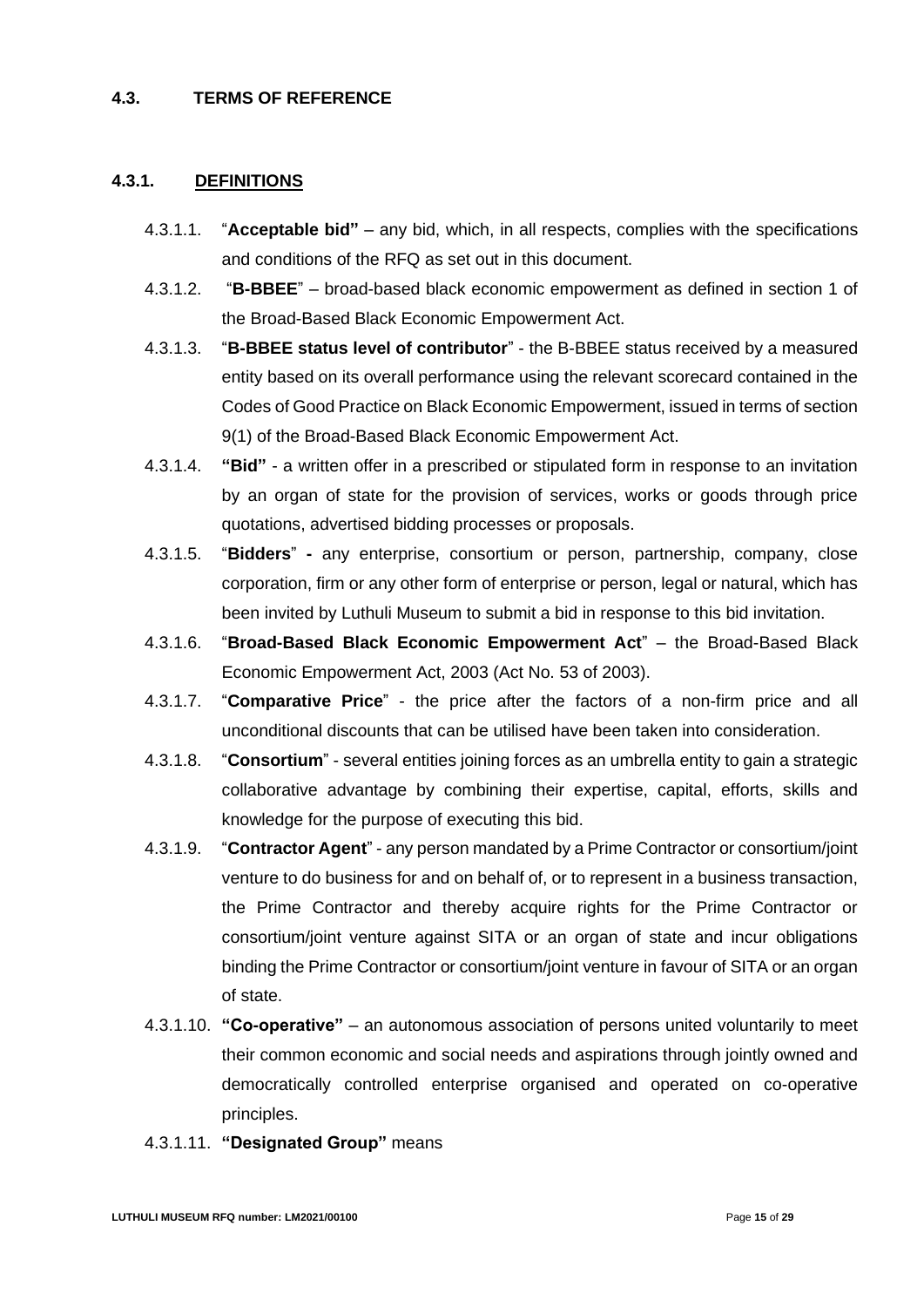- a) Black designated groups;
- b) Black people;
- c) Women;
- d) People with disabilities; or
- e) Small enterprises as defined in sections 1 of the National Small Enterprise Act, 1996 (Act No. 102 of 1996)
- 4.3.1.12. **"Designated Sector"** a sector, sub-sector or industry or product in designated in accordance with national development and industrial policies for local production and content, where only locally produced services or goods or locally manufactured goods meet the stipulated minimum threshold for local production and content, taking into account economic and other relevant factors.
- 4.3.1.13. **"Exempted Micro Enterprise (EME)"** An entity with an annual turnover of R 10 (ten) million or less.
- 4.3.1.14. "**Firm Price**" the price that is only subject to adjustments in accordance with the actual increase or decrease resulting from the change, imposition or abolition of customs or excise duty and any other duty, levy or tax which, in terms of a law or regulation is binding on the contractor and demonstrably has influence on the price of any supplies or the rendering cost of any service, for the execution of a contract.
- 4.3.1.15. "**Goods**" any work, equipment, machinery, tools, materials or anything of whatever nature to be rendered to Luthuli Museum delegate by the Successful bidder in terms of this bid.
- 4.3.1.16. "**Imported Content**" that portion of the Bid price represented by the cost of components, parts or materials which have been or are still to be imported (whether by the supplier or its subcontractors) and which costs are inclusive of the costs abroad, plus freight and other direct importation costs, such as landing costs, dock dues, import duty, sales duty or other similar tax or duty at the South African port of entry.
- 4.3.1.17. "**Joint Venture**" (Project) two or more businesses joining together under a contractual agreement to conduct a specific business enterprise with both parties sharing profit and losses. The venture is for one specific project only, rather than for a continuing business relationship as in a strategic alliance. It is about sharing risk with others and providing one or more missing and needed assets and competencies.
- 4.3.1.18. "**Local content**" that portion of the Bid price, which is not included in the imported content, provided that local manufacture does take place;
- 4.3.1.19. "**Person(s)**" a natural and/or juristic person(s).
- 4.3.1.20. **"Price"** includes all applicable taxes less all unconditional discounts.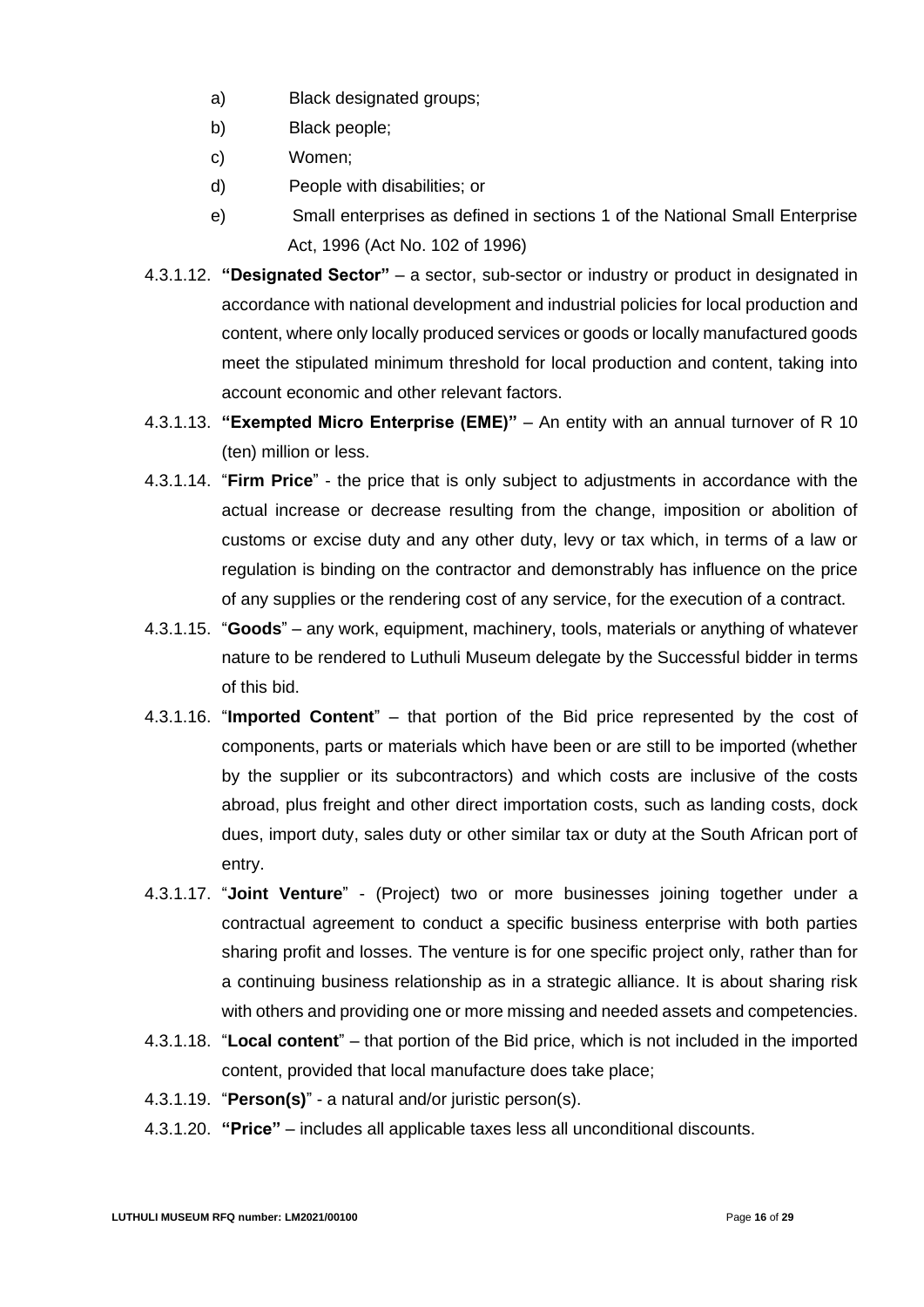- 4.3.1.21. "**Prime Contractor**" –any person (natural or juristic) who forwards an acceptable proposal in response to this RFQ with the intention of being the main contractor should the proposal be awarded to him/her.
- 4.3.1.22. **"Proof of B-BBEE status level contributor"** means
	- a) the B-BBEE status level certificate issued by an authorised body or person;
	- b) a sworn affidavit as prescribed by the B-BBEE Codes of Good Practice; or
	- c) any other requirement prescribed in terms of the Broad-Based Black Economic Empowerment Act.
- 4.3.1.23. "**Rand Value**" the total estimated value of a contract in Rand, calculated at the time of invitations and includes all applicable taxes and excise duties.
- 4.3.1.24. "**SMME**" bears the same meaning assigned to this expression in the National Small Business Act, 1996 (Act No. 102 of 1996).
- 4.3.1.25. "**Sub-contract**" the primary contractor's assigning, leasing, making out work to, or employing, another person to support such primary contractor in the execution of part of a project in terms of the contract.
- 4.3.1.26. "**Subcontractor**" any person (natural or juristic) who is subcontracted a portion of an existing contract by a Prime Contractor.
- 4.3.1.27. "**Successful bidder**" the organisation or person with whom the order is placed and who is contracted to execute the work as detailed in the bid.

# **4.3.2. ACRONYMS AND ABBREVIATIONS**

The following acronyms and abbreviations are used in this proposal and must be similarly used in the proposal submitted in response and shall have the meaning ascribed thereto below:

| Abbreviations/acronyms | <b>Description</b>                            |
|------------------------|-----------------------------------------------|
| <b>B-BBEE</b>          | <b>Broad-Based Black Economic Empowerment</b> |
| <b>BEE</b>             | <b>Black Economic Empowerment</b>             |
| <b>CPI</b>             | <b>Consumer Price Index</b>                   |
| <b>ICT</b>             | Information Communication Technology          |
| IS                     | <b>Information Systems</b>                    |
| <b>ISO</b>             | International Standard Organisation           |
| ΙT                     | Information Technology                        |
| <b>ITC</b>             | Information Technology Committee              |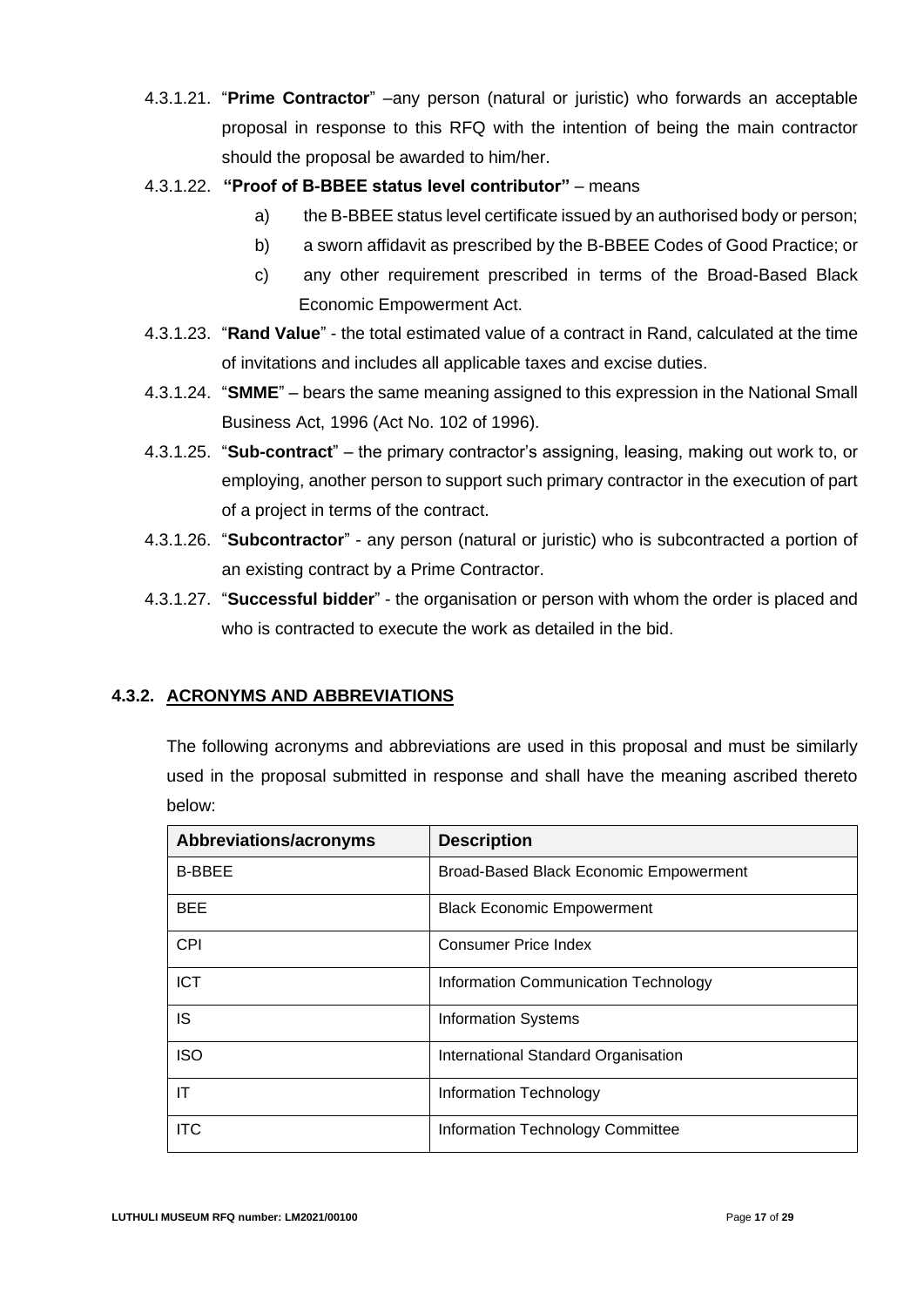| Abbreviations/acronyms | <b>Description</b>                            |
|------------------------|-----------------------------------------------|
| <b>NIPP</b>            | National Industrial Participation Programme   |
| <b>OEM</b>             | <b>Original Equipment Manufacturer</b>        |
| <b>PPPFA</b>           | Preferential Procurement Policy Framework Act |
|                        | <b>Request for Quotation</b>                  |
| <b>RSA</b>             | Republic of South Africa                      |
| <b>SLA</b>             | Service Level Agreement                       |
| <b>URS</b>             | <b>User Requirements Specification</b>        |
| <b>RFQ</b>             | <b>Request For Quotation</b>                  |

# **4.3.3. GENERAL RULES AND INSTRUCTIONS**

#### **4.3.3.1. News and press releases**

Bidders or their agents shall not make any news releases concerning this or the awarding of the same or any resulting agreement(s) without the consent of, and then only in coordination with the Luthuli Museum.

#### **4.3.3.2. Precedence of documents**

This consists of several sections. Where there is a contradiction in terms between the clauses, phrases, words, stipulations or terms and herein referred to generally as stipulations in this and the stipulations in any other document attached hereto, or the bid submitted hereto, the relevant stipulations in this bid shall take precedence.

#### **4.3.3.3. Preferential procurement reform**

The Luthuli Museum shall apply the principles of the Preferential Procurement Policy Framework Act, (Act No. 5 of 2000) to this proposal read together with the Preferential Regulations, 2011.

#### **4.3.3.4. National Industrial Participation Programme**

The Industrial Participation policy, which was endorsed by Cabinet on 30 April 1997, is applicable to contracts that have an imported content. The NIP is obligatory and therefore must be complied with. Bidders are required to sign and submit the Standard Bidding Documents (SBD).

#### **4.3.3.5. Language**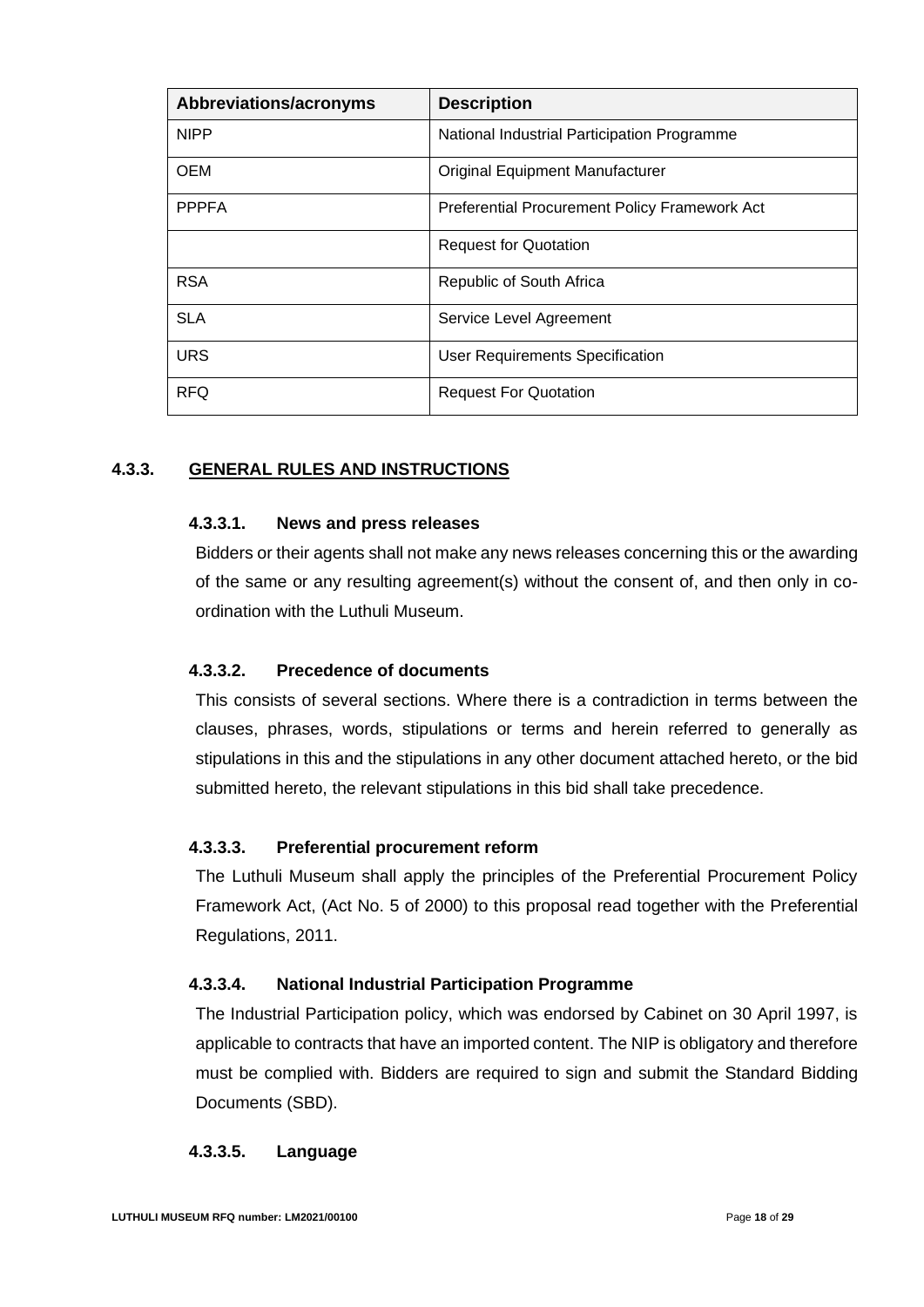Bids shall be submitted in English.

#### **4.3.3.6. Gender**

Any word implying any gender shall be interpreted to imply all other genders.

#### **4.3.3.7. Headings**

Headings are incorporated into this bid document and submitted in response thereto, for ease of reference only and shall not form part thereof for any purpose of interpretation or for any other purpose.

#### **4.3.3.8. Occupational Injuries and Diseases Act 13 of 1993**

The bidder warrants that all its employees (including the employees of any sub-contractor that may be appointed) are covered in terms of the Compensation for Occupational Injuries and Diseases Act 13 of 1993 and that the cover shall remain in force for the duration of the adjudication of this bid and/ or subsequent agreement.

Luthuli Museum reserves the right to request the bidder to submit documentary proof of the bidder's registration and "good standing" with the Compensation Fund, or similar proof acceptable to Luthuli Museum.

#### **4.3.3.9. Formal contract**

This bid, all the appended documentation and the proposal in response thereto read together, form the basis for a formal contract to be negotiated and finalised between the Luthuli Museum and/or its clients and the enterprise(s) to whom the Luthuli Museum awards the bid in whole or in part.

- 4.3.3.9.1. Any offer and/or acceptance entered verbally between Luthuli Museum and any vendor, such offer shall not constitute a contract and thus not binding on the parties.
- 4.3.3.9.2. This bid is subject to General Conditions of Contract, Special Contract Conditions and any other contract conditions to be finalised during contracting.
- 4.3.3.9.3. The laws of the RSA shall govern this bid and the bidders hereby accept that the courts of the Republic of South Africa shall have the jurisdiction.

#### **4.3.3.10. Bid preparation**

All additions to the proposal documents i.e. annexures, supporting documentation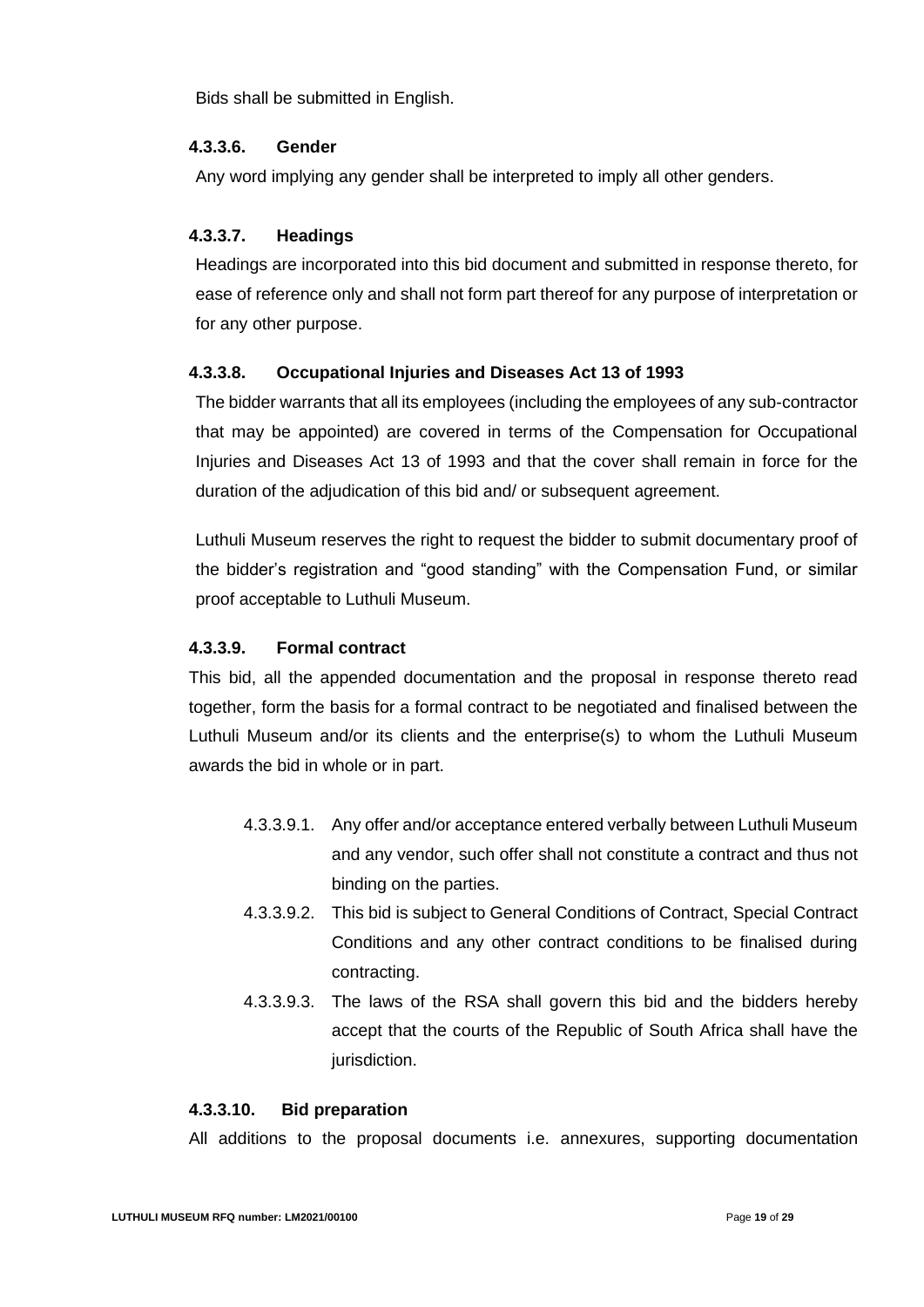pamphlets, photographs, technical specifications and other support documentation covering the goods offered etc. shall be neatly bound as part of the schedule concerned.

#### **4.3.3.11. Oral presentations**

Bidders who submit s in response to this bid may be required to give an oral presentation, which may include, but is not limited to, an equipment/service demonstration of their proposal to the Luthuli Museum. This provides an opportunity for the vendor to clarify or elaborate on the proposal. This is a fact finding and explanation session only and does not include negotiation. The Luthuli Museum shall schedule the time and location of these presentations.

# **4.3.3.12. Objection to brand specific requirements**

The specifications in this document are not brand specific. Any bidder who has reasons to believe that the bid specification is based on a specific brand must inform the Luthuli Museum within five (5) days after the publication of the bid .

# **4.3.4. INSTRUCTIONS FOR SUBMITTING BIDS**

#### **Bid responses must be submitted as follows:**

- **4.3.4.1.** submissions may be submitted electronically **(CD – must have 1 original hardcopy) and 3 hardcopies**. To ensure that the electronic copies are not damaged, the bidder must submit the CDs in a sealed padded envelop and be clearly marked.
- **4.3.4.2.** The bid document must be signed by an authorised representative or agent. The original copy must be **signed in ink** by an authorised employee, agent or representative of the bidder and each page of the proposal shall contain the initials of same signatories.
- **4.3.4.3.** Bidders shall submit proposal responses in accordance with the prescribed manner of submission as specified above. **Failure to comply with the above instructions on submitting a proposal will lead to disqualification**.
- **4.3.4.4.** The Bid Responses (hard and electronic copies) must be clearly marked as follows: bidder's Name & Contact Details, RFQ Number, RFQ Description, and Closing Date.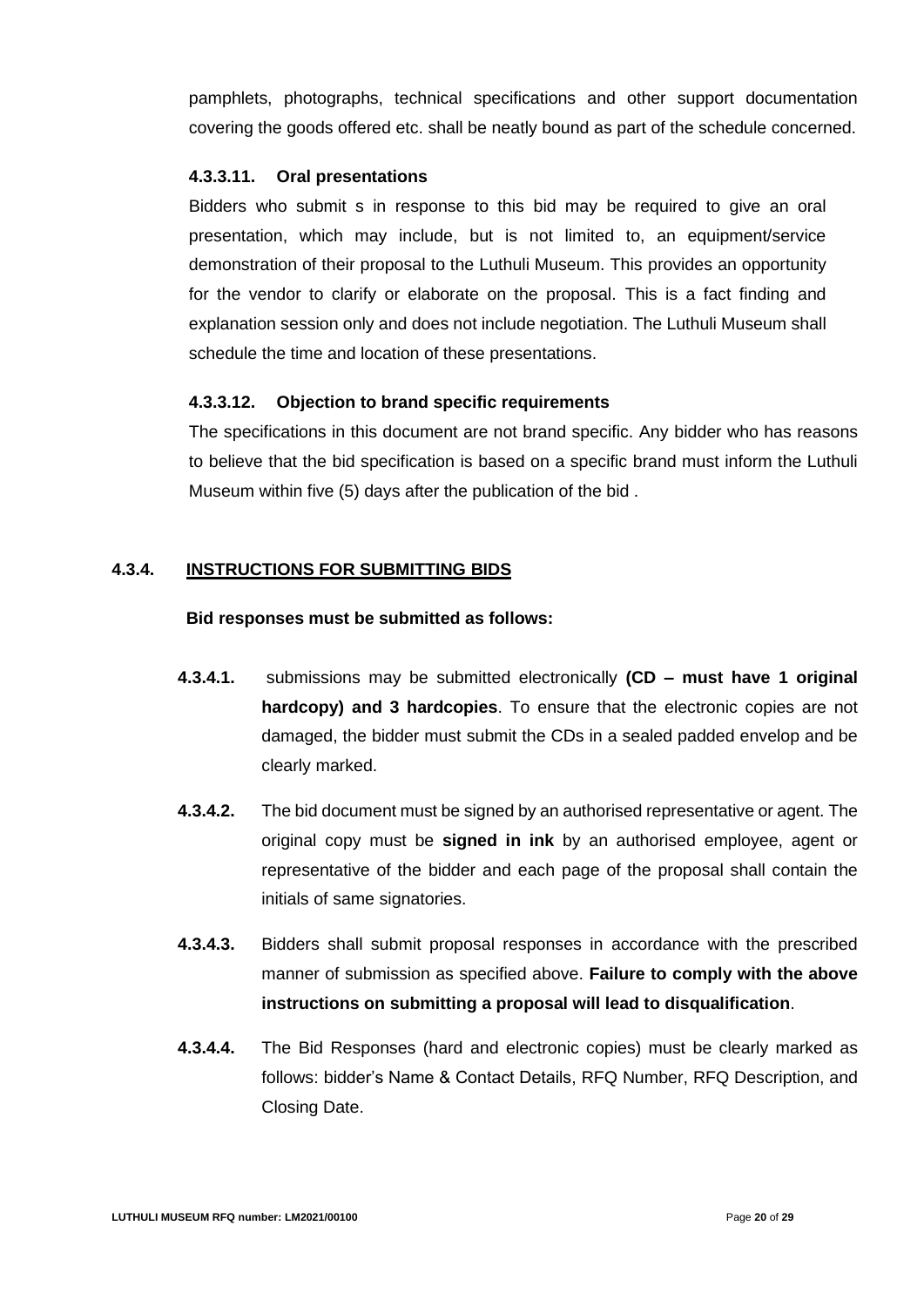- **4.3.4.5.** All bids in this regard shall only be accepted if they have been placed in the Bid box before or on the closing date and stipulated time.
- **4.3.4.6.** Late s shall not be considered.

# **4.3.4.7. No proposal shall be accepted by the Luthuli Museum if submitted in any manner other than as prescribed above.**

### **4.3.5. RETURNABLE**

Bidders shall submit response in accordance with the response format below. Failure to do so shall result in the rejection of the bidder's response.

### **SCHEDULE 1:**

#### **1A: Bid proposal expectations**

The bidder must provide a detailed proposal outlining the services to be rendered, covering as a minimum all the section raised in this document. If any of the requirements will not be offered, this must be stated clearly. A statement is required against every section describing how the requirements will be met.

#### **1B: Organizational profile**

The bidder must reflect all relevant information about itself that may assist the Luthuli Museum assess its capabilities, capacity, outputs, value-adding abilities, competitive advantages.

### **1C: Price and cost structure**

The bidder must provide a firm price for the services to be rendered. This is to be reflected inclusive of VAT.

- **1D:** Where their headquarters are situated.
- **1E:** The names, identity numbers and street addresses of all partners where persons, partnerships or closed corporations' bidder.
- **1F:** A list of references must accompany the bidder and particulars of similar contracts successfully rendered or present contracts, with a clear indication of the cash value and duration must be furnished.
- **1G:** Bidders must provide satisfactory proof of registration as an employer with the Compensation Commissioner and Unemployment Insurance Commissioner.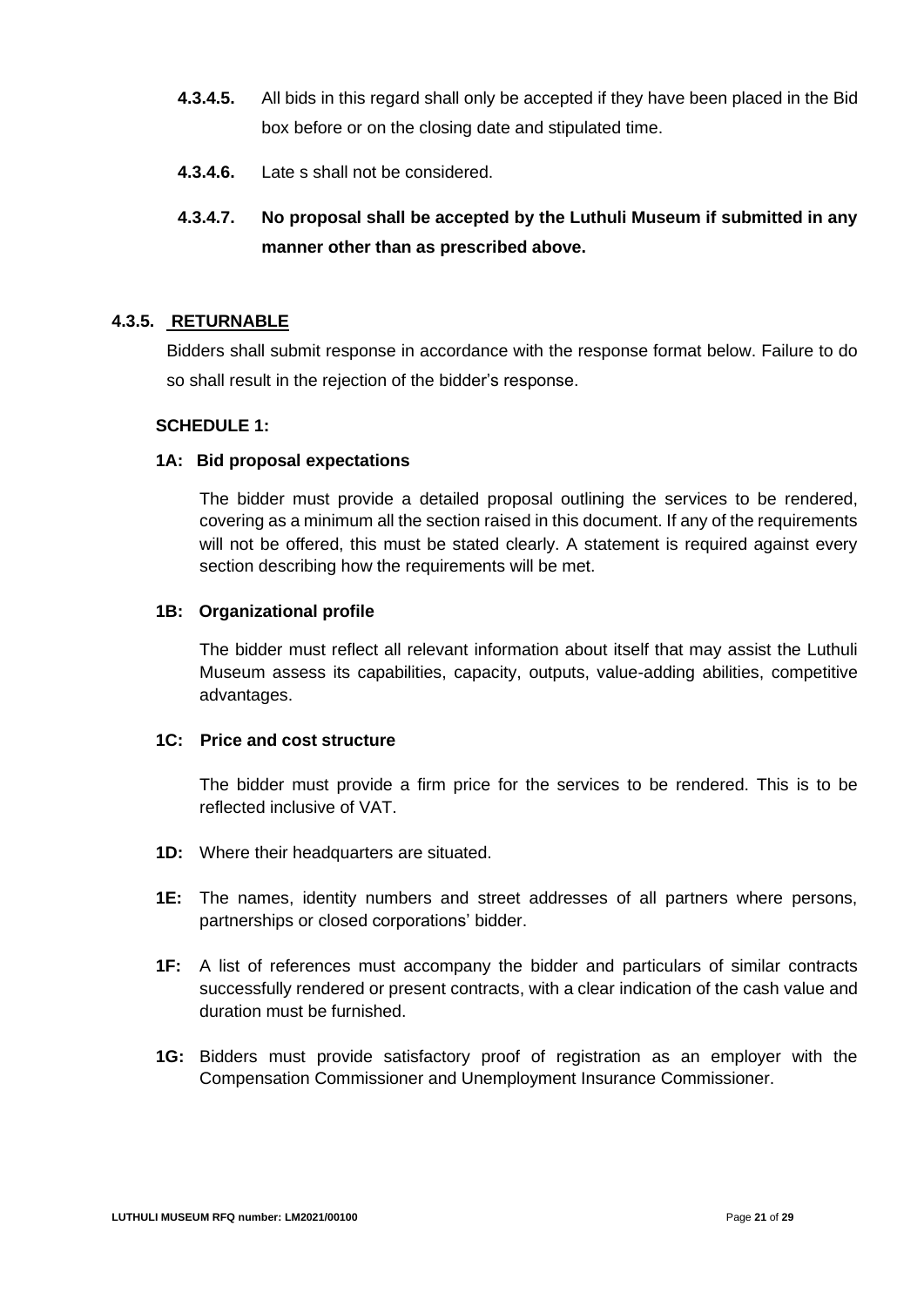#### **SCHEDULE 2:**

- 2A: Bidders to submit original or certified copy of the BBBEE certificates status level as issued and verified by applicable agencies.
- **2B:** Bidders to submit CK certificate from CIPC. All other documents requested must be submitted. Failure to submit will disqualify bidder/s.
- **2C:** Central Supplier Database (CSD) Registration Report.
- **2D:** Proof of accreditation

**SCHEDULE 3:** Section 4.3. of this bid Document.

**SCHEDULE 4:** Technical / Functionality response

#### **SCHEDULE 5: SBD Forms**

- **5A: SBD 1 –** Invitation to Bid
- **5B: SBD 2 –** Tax Clearance Requirements
- **5C: SBD 3.1 –** Pricing Schedule Firm prices
- **5D: SBD 3.3 –** Pricing Schedule Professional Services
- **5E: SBD 4 -** Declaration of interest
- **5F: SBD 6.1 –** Preference Point Claim Form in terms of Preferential Procurement regulations of 2011
- **5G: SBD 6.2 –** Declaration Certificate for Local Production and Content for Designated **Sectors**
- **5H: SBD 7.1 –** Contract Form Purchase of Goods/Works
- **5I: SBD 7.2 –** Contract Form Rendering of Services
- **5J: SBD 7.3 –** Contract Form Sale of Goods/Works
- **5K: SBD 8 –** Declaration of bidders past Supply Chain Management Practices
- **5L: SBD 9 –** Certificate of Independent Determination
- **5M: GCC –** Government Procurement General Conditions of Contract

#### **SCHEDULE 6: Bidder background information materials:**

- **6A:** Bidder Operating Organisation Provide an overview of the operating structure and geographical locations of the firm at the national, regional, and local levels.
- **6B:** Corporate Financial Solvency Provide solvency statement signed by a qualified independent Auditor, that the financial position of the company is sound and that the company will be able to mobilise resources to deliver the project.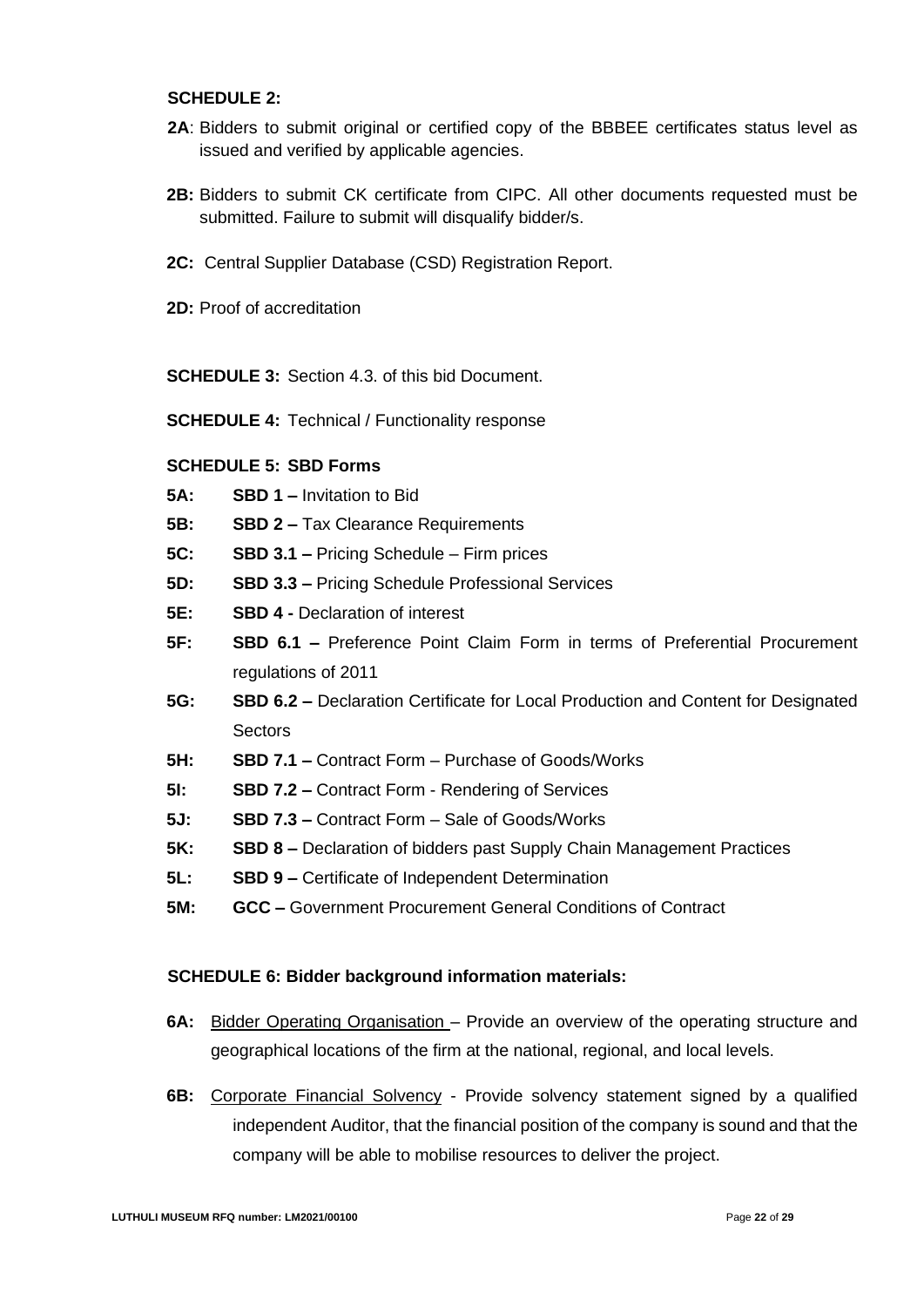### **4.3.6. TERMS AND CONDITIONS OF THE BID**

#### **4.3.6.1. Lodging of submissions**:

Four copies must be delivered by hand (one original, three copies and 1 CD) to: The Luthuli Museum 3233 Nokukhanya Luthuli Street **Groutville** KWADUKUZA 4450 Submissions not received on time and date specified will not be considered.

# **4.3.6.2. Compliance with General Conditions of Contract (GCC)**

No Alteration, variation or amendment of the Contract (of which this Bid represent the offer) shall be permitted unless otherwise agreed to in writing. Should the prospective provider, in the case of non-compliance, wish to make any amendments to the conditions stipulated by the Luthuli Museum in this Bid, which shall form the offer element of a Contract and if it is accepted by the Luthuli Museum, then such proposed amendments shall be clearly stipulated by the prospective provider and where possible stating the increase or decrease in the cost involved by such proposal. The Luthuli Museum reserves the right to reject such submissions.

Misrepresentation of facts will result in disqualification and cancellation of the contract.

#### **4.3.6.3. Acceptance of Submissions**

The staff complement of the prospective providers will be considered against the reality of societal demographics, for the purpose of affirmation commitment to principles of diversity and employment equity. Prospective providers are requested to include a report on corrective action in their profiles that they send to the Luthuli Museum, as necessary.

#### **4.3.6.4. Luthuli Museum Liability:**

The Luthuli Museum does not bind itself to accept the lowest or any Bid proposal, nor to sign any reason for the rejection of a Bid proposal, nor shall it be responsible for or pay any expenses or loss that may be incurred by the prospective provider in the preparation and delivery of its submission.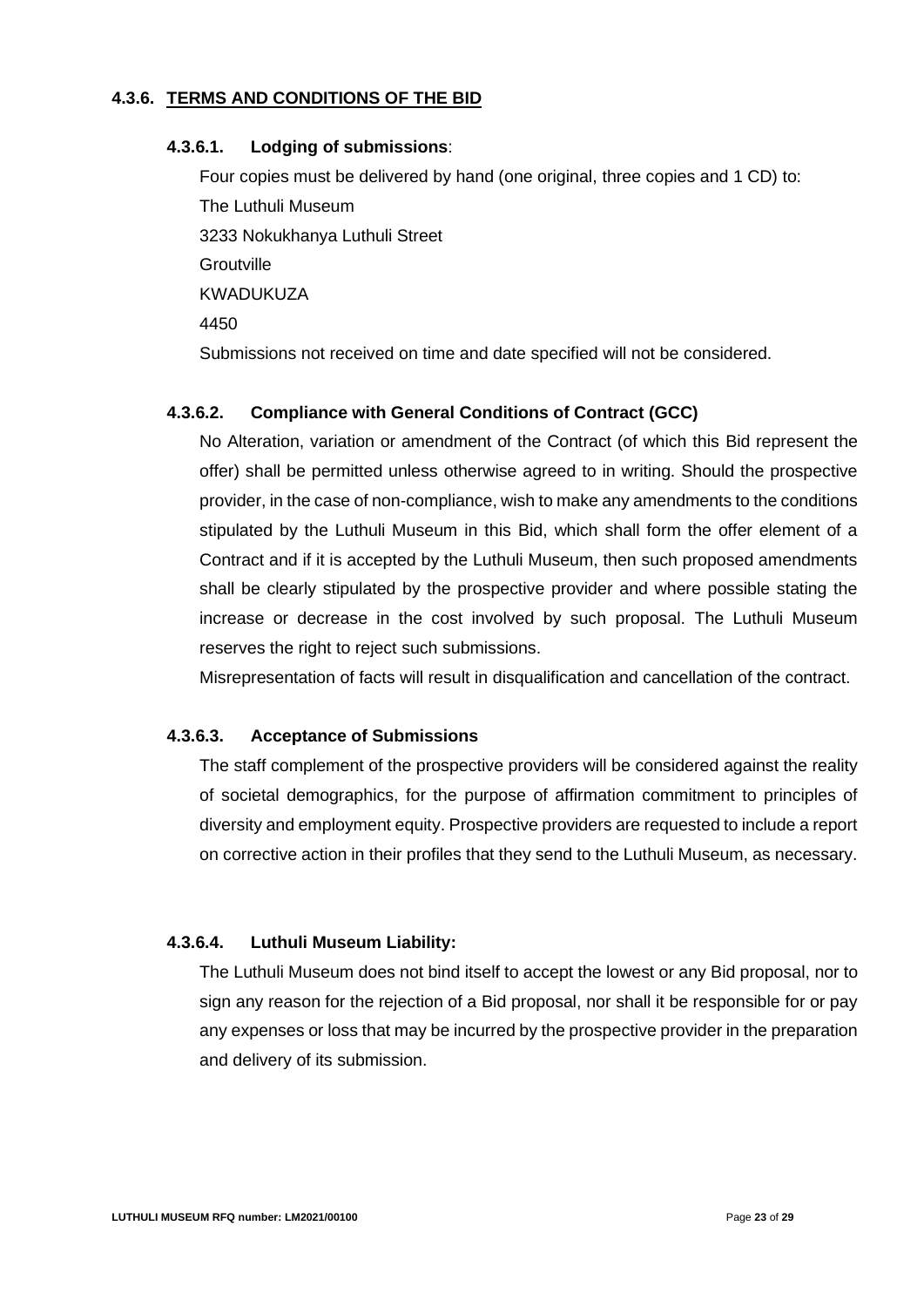#### **4.3.6.5. Submission Acceptance**

No submission shall be deemed to have been accepted, unless and until a formal contract is prepared and executed.

# **4.3.6.6. Prices:**

All prices quoted are to be in RSA Rand and inclusive of Value Added Tax (VAT). No change in prices submitted shall be considered after receipt of response to the Bid submission.

#### **4.3.6.7. Amplification of submissions**

The Luthuli Museum may, after the opening of submissions, call on the prospective provider to amplify in writing any matter which is not clear in the prospective provider's submission and such amplification shall form part of the original submission. In the event of the prospective provider failing to supply such information, the submission will be liable to rejection.

#### **4.3.6.8. Cost of Proposal**

Bidders shall bear the costs associated with the preparation and submission of their proposals, the Luthuli Museum will not in any case be responsible or be liable for those costs, regardless of the conduct or outcome of the Bid.

#### **4.3.6.9. Bid Documents:**

This document in its entirely serves as the complete Bid document. Proposal must offer services to the Luthuli Museum only. The bidder is expected to examine all corresponding instructions, forms, terms and specifications contained in this document. Failure to comply with these documents will be at the bidder's risk and may affect the evaluation of their Proposal.

#### **4.3.6.10. Documents comprising the proposal:**

In preparing the technical and price component of your submission all references descriptive material and brochures should be included in the appropriate response paragraph, although material documents themselves may be provided as annexes to the proposal/response. Bidders are requested to focus on the provision of relevant information and limit the amount of marketing material. The successful bidder's proposal may be incorporated in whole or part in the final contract.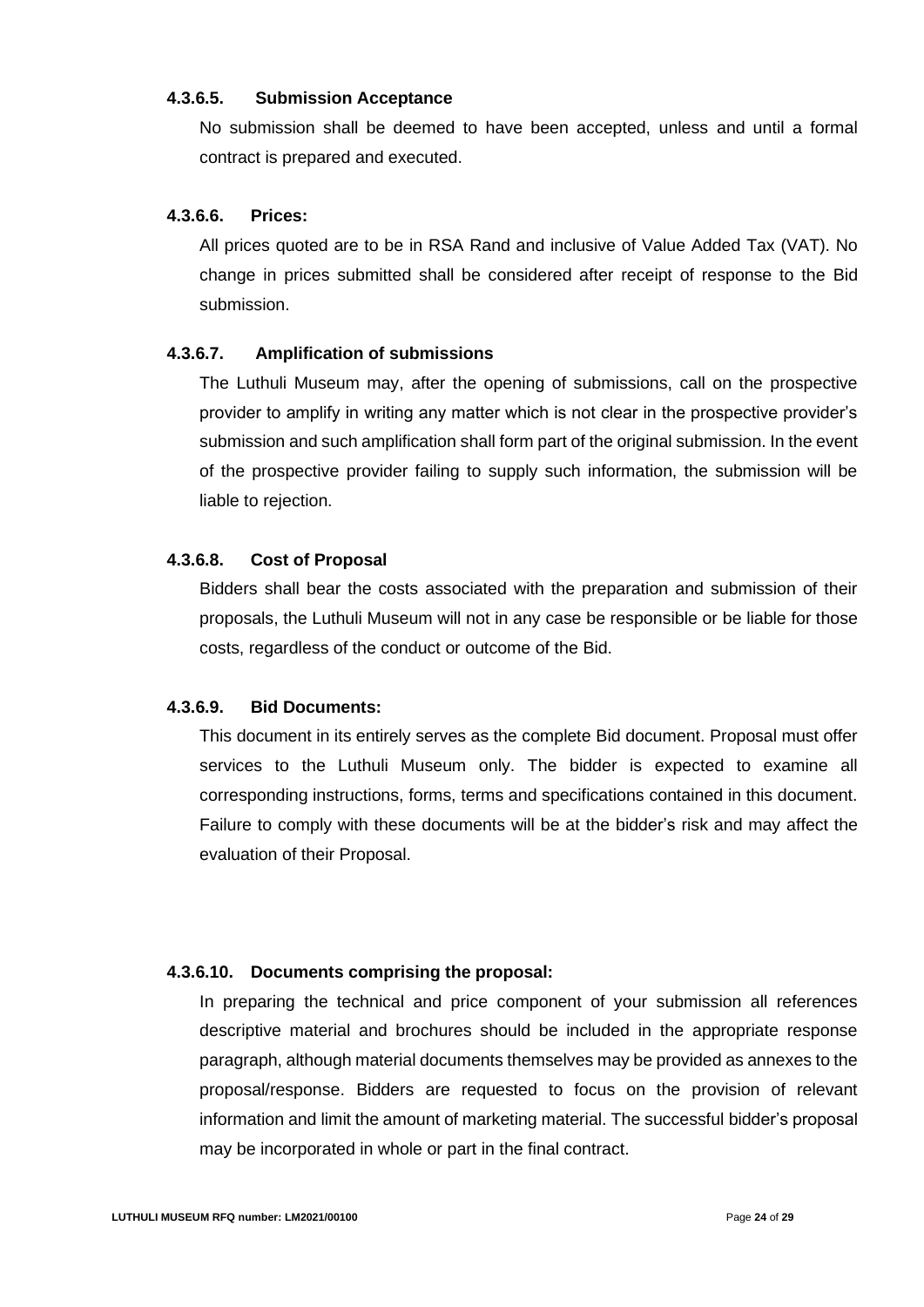#### **4.3.6.11. Information**

Information that the bidder considers proprietary, if any, should be clearly marked "proprietary" next to the relevant part of the text and it will be treated as such accordingly.

#### **4.3.6.12. Period of validity**

Proposals shall remain valid for ninety (90) days after the date of Proposal submission. A Proposal valid for a shorter period may be rejected by the Luthuli Museum on the ground that it is non-responsive. In exceptional circumstances, the Luthuli Museum may solicit the bidder's consent to an extension of the period of validity. The request and the responses thereto shall be made in writing. A bidder granting the request will not be required nor permitted to modify their proposal.

#### **4.3.6.13. Format and signing of proposal**

The bidder shall prepare four copies of the proposal, clearly marking each "Original Proposal" and "Copy of Proposal" as appropriate. In the event of any discrepancy between them, the original shall govern. The four proposals shall be signed by the bidder, or a person or persons duly authorized to bind the bidder to the contract.

#### **4.3.6.14. Interlineations**

A proposal shall contain no interlineations, erasures, or overwriting except, as necessary to correct errors made by the bidders, in which such corrections shall be initialed by the person or persons signing the proposal.

#### **4.3.6.15. Payment – Upon receipt of invoice**

The service provider shall be paid in full upon delivery of satisfactory work in the scope on a monthly basis. Service provider will be paid within 30 days after receipt of the invoice.

#### **4.3.6.16. Assumption of duty**

Total cost of project: For the purpose of this Bid, bidders are to consider all aspect of financial implications for the duration of the Project.

#### **4.3.6.17. Service Level Agreement (SLA)**

The milestones and delivery dates will be mutually agreed by both parties and as per contract specifications.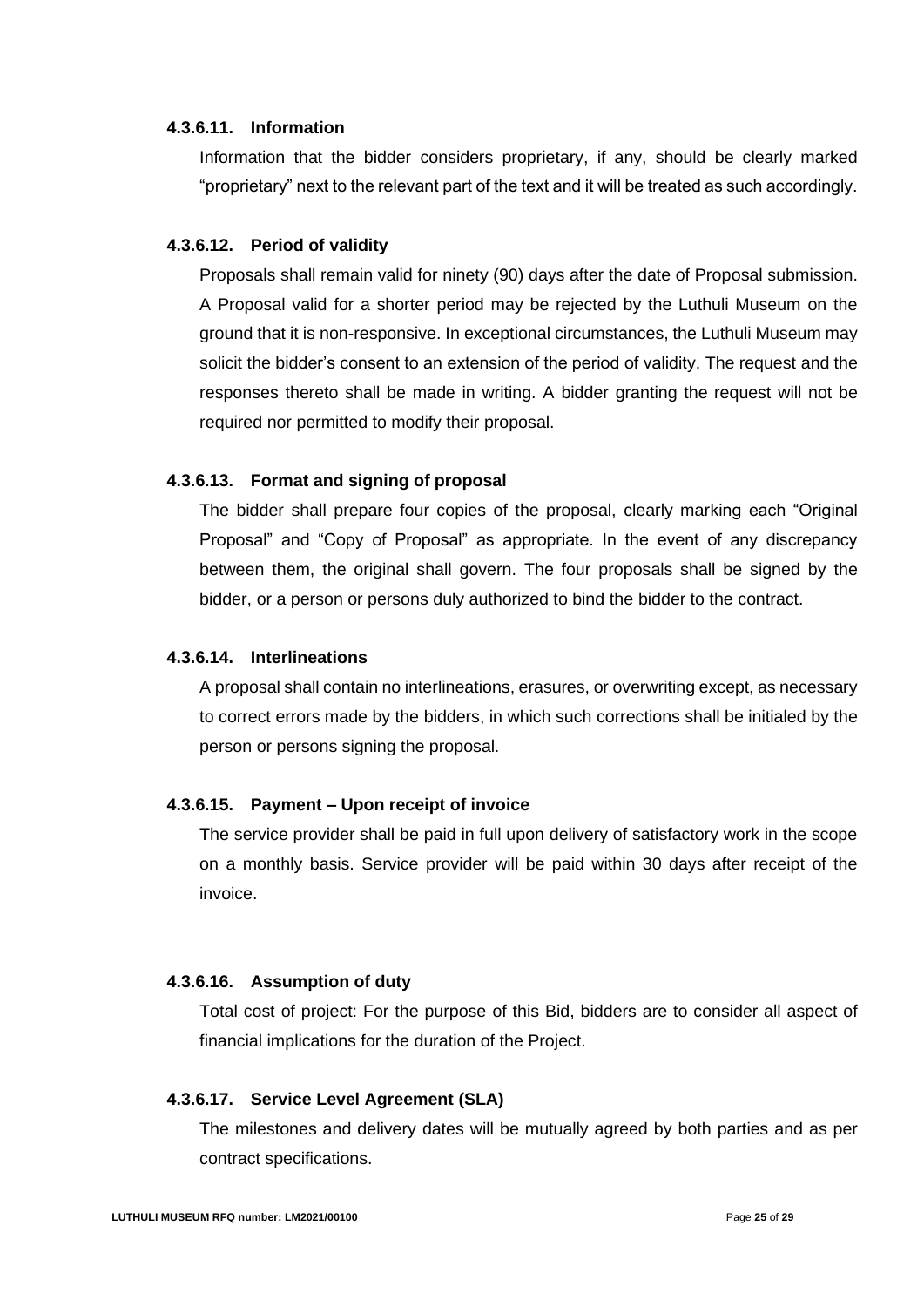# **4.3.7. TERMS AND CONDITIONS COMPLIANCE**

**Bidders shall provide full and accurate answers to all (including mandatory) questions posed in this document and are required to explicitly indicate either "Comply/Accept (with a )" or "Do not comply/Do not accept (with an X)" regarding compliance with the requirements. Where necessary, the bidder shall substantiate their response to a specific question.**

# **N.B It is mandatory for bidders to complete or answer this part fully (1 - 22); otherwise their bid shall be treated as incomplete and shall be disqualified.**

|  | This is subject to the General Conditions of Contract referred to in<br>this document. | <b>Accept</b> | Do not<br>accept |
|--|----------------------------------------------------------------------------------------|---------------|------------------|
|  |                                                                                        |               |                  |

| 2. | The preparation of response shall be made without obligation to                                                                                                                         | <b>Accept</b> | Do not<br>accept |
|----|-----------------------------------------------------------------------------------------------------------------------------------------------------------------------------------------|---------------|------------------|
|    | acquire any of the items included in any bidder's proposal or to select<br>any proposal, or to discuss the reasons why such vendor's or any<br>other proposal was accepted or rejected. |               |                  |

|    |                                                                                                                                                                                                                                                                               | <b>Accept</b> | Do not<br>accept |
|----|-------------------------------------------------------------------------------------------------------------------------------------------------------------------------------------------------------------------------------------------------------------------------------|---------------|------------------|
| 3. | Luthuli Museum may request written clarification regarding any aspect<br>of this proposal. The bidders must supply the requested information<br>in writing within the specified time frames after the request has been<br>made, otherwise the proposal shall be disqualified. |               |                  |

| 4. | In the case of Consortium and Joint Venture, bidders are required to<br>provide copies of signed agreements stipulating the work split and<br>rand value. Luthuli Museum will enter into a service level agreement | <b>Accept</b> | Do not<br>accept |
|----|--------------------------------------------------------------------------------------------------------------------------------------------------------------------------------------------------------------------|---------------|------------------|
|    | with the primary service provider.                                                                                                                                                                                 |               |                  |

| 5. | Luthuli Museum reserves the right to; cancel or reject any proposal<br>and not to award the proposal to the lowest bidder or award parts of | <b>Accept</b> | Do not<br>accept |
|----|---------------------------------------------------------------------------------------------------------------------------------------------|---------------|------------------|
|    | the proposal to different bidders, or not to award the proposal at all.                                                                     |               |                  |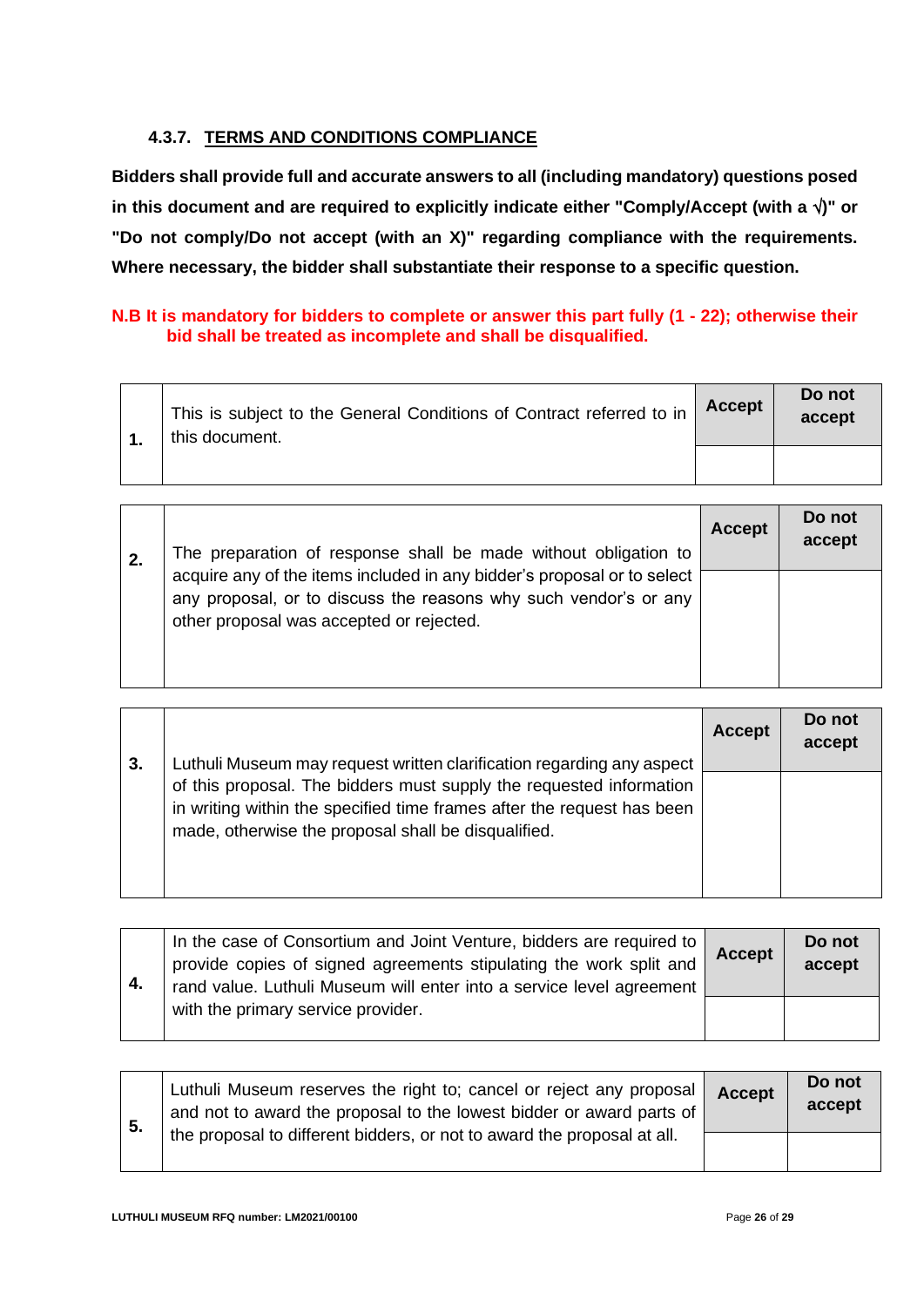| 6. | Where applicable, bidders who are distributors, resellers and installers<br>of network / servers' equipment are required to submit back-to-back | <b>Accept</b> | Do not<br>accept |
|----|-------------------------------------------------------------------------------------------------------------------------------------------------|---------------|------------------|
|    | agreements and service level agreements with their principals.                                                                                  |               |                  |

|  | By submitting a proposal in response to this bid, the bidders accept<br>the evaluation criteria as it stands. | <b>Accept</b> | Do not<br>accept |
|--|---------------------------------------------------------------------------------------------------------------|---------------|------------------|
|  |                                                                                                               |               |                  |

| 8. | Where applicable, the Luthuli Museum reserves the right to conduct   Accept<br>benchmarks on product/services offered during and after the | Do not<br>accept |
|----|--------------------------------------------------------------------------------------------------------------------------------------------|------------------|
|    | evaluation.                                                                                                                                |                  |

| 9. | The Luthuli Museum reserves the right to conduct a pre-award's<br>survey during the source selection process to evaluate contractors' | Accept | Do not<br>accept |
|----|---------------------------------------------------------------------------------------------------------------------------------------|--------|------------------|
|    | capabilities to meet the requirements specified in the and supporting<br>documents.                                                   |        |                  |

| 10. | Where the calls for commercially available solutions, bidders who<br>offer to provide future based solutions will be disqualified. | <b>Accept</b> | Do not<br>accept |
|-----|------------------------------------------------------------------------------------------------------------------------------------|---------------|------------------|
|     |                                                                                                                                    |               |                  |

| 11. | Should the bidder withdraw the proposal before the proposal validity<br>period expires, the Luthuli Museum reserves the right to recover any                                                                                                                              | <b>Accept</b> | Do not<br>accept |
|-----|---------------------------------------------------------------------------------------------------------------------------------------------------------------------------------------------------------------------------------------------------------------------------|---------------|------------------|
|     | additional expense incurred by the Luthuli Museum having to accept  <br>any less favourable proposal or the additional expenditure incurred<br>by the Luthuli Museum in the preparation of a new bid and by the<br>subsequent acceptance of any less favourable proposal. |               |                  |

| 12. | Should the parties at any time before and/or after the award of the<br>proposal and prior to, and/or after conclusion of the contract fail to                                                                                                                                                                                                                            | <b>Accept</b> | Do not<br>accept |
|-----|--------------------------------------------------------------------------------------------------------------------------------------------------------------------------------------------------------------------------------------------------------------------------------------------------------------------------------------------------------------------------|---------------|------------------|
|     | agree on any significant product price or service price adjustments,<br>change in technical specification, change in services, etc. the Luthuli  <br>Museum shall be entitled within 14 (fourteen) days of such failure to<br>agree, to recall the letter of award and cancel the proposal by giving<br>the bidder not less than 90 (ninety) days written notice of such |               |                  |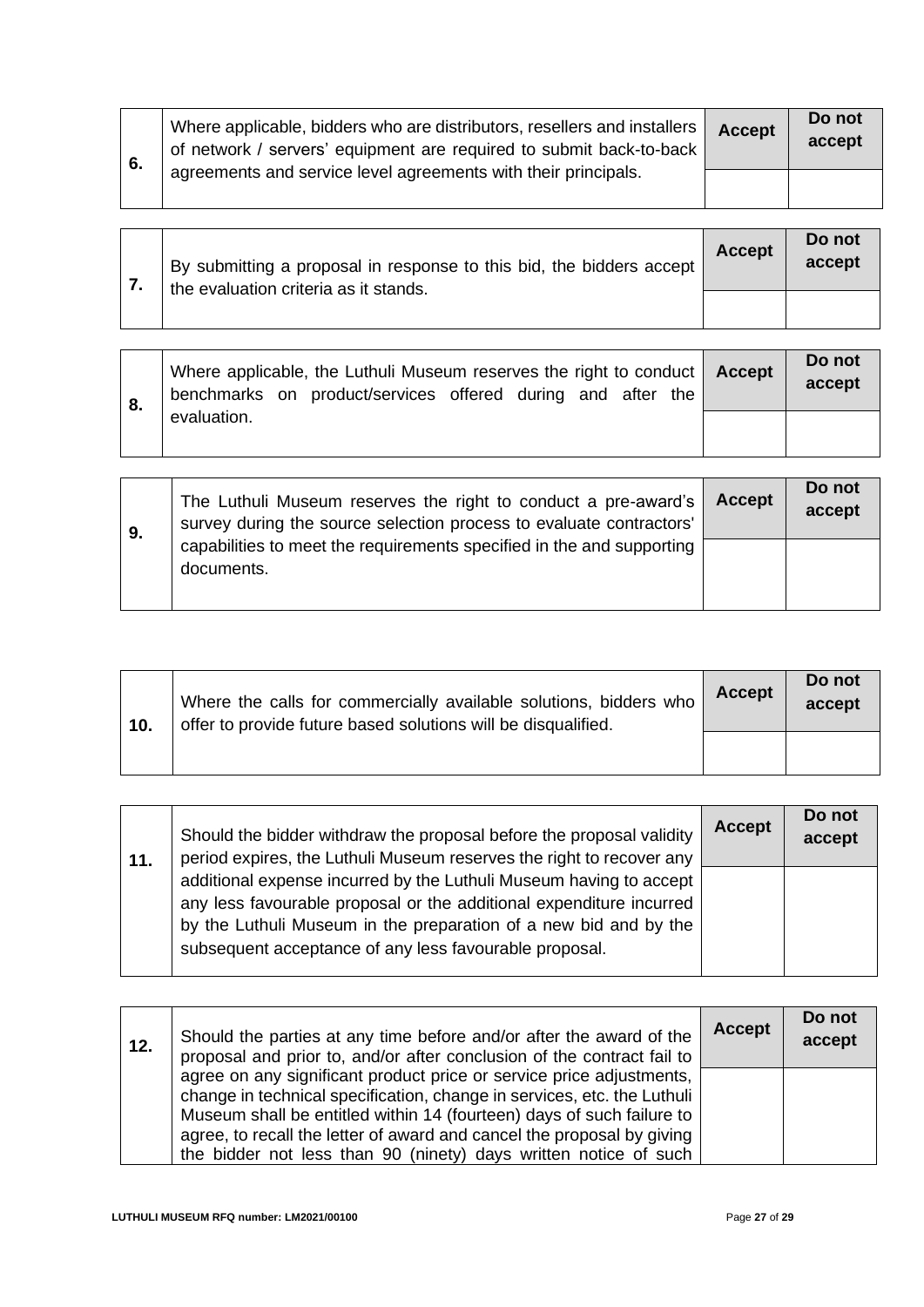| cancellation, in which event all fees on which the parties failed to   |  |
|------------------------------------------------------------------------|--|
| agree increases or decreases shall, for the duration of such notice    |  |
|                                                                        |  |
| period, remain fixed on those fee/price applicable prior to the        |  |
| negotiations.                                                          |  |
| Such cancellation shall mean that the Luthuli Museum reserves the      |  |
|                                                                        |  |
| right to award the same proposal to next best bidders as it deems fit. |  |
|                                                                        |  |
|                                                                        |  |

| 13. | In the case of a consortium or JV, each of the authorised<br>enterprise's members and/or partners of the different enterprises | <b>Accept</b> | Do not<br>accept |
|-----|--------------------------------------------------------------------------------------------------------------------------------|---------------|------------------|
|     | must co-sign this document.                                                                                                    |               |                  |

| 14. | Any amendment or change of any nature made to this document<br>shall only be of force and effect if it is in writing, signed by the Luthuli | <b>Accept</b> | Do not<br>accept |
|-----|---------------------------------------------------------------------------------------------------------------------------------------------|---------------|------------------|
|     | Museum signatory and added to this document as an addendum.                                                                                 |               |                  |

| 15. | Failure or neglect by either party to (at any time) enforce any of the<br>provisions of this bid shall not, in any manner, be construed to be a                                                                                                                    | <b>Accept</b> | Do not<br>accept |
|-----|--------------------------------------------------------------------------------------------------------------------------------------------------------------------------------------------------------------------------------------------------------------------|---------------|------------------|
|     | waiver of any of that party's right in that regard and in terms of this<br>bid. Such failure or neglect shall not, in any manner, affect the<br>continued, unaltered validity of this bid, or prejudice the right of that<br>party to institute subsequent action. |               |                  |

| 16. | Bidders who make use of subcontractors.                                                                                                                                                                                                                 | <b>Accept</b> | Do not<br>accept |
|-----|---------------------------------------------------------------------------------------------------------------------------------------------------------------------------------------------------------------------------------------------------------|---------------|------------------|
|     | The proposal shall however be awarded to the vendor as a primary<br>contractor who shall be responsible for the management of the<br>awarded bid. No separate contract shall be entered into between<br>the Luthuli Museum and any such subcontractors. |               |                  |

| 17. | All services supplied in accordance with this bid must be certified to<br>all legal requirements as per the South African law. | <b>Accept</b> | Do not<br>accept |
|-----|--------------------------------------------------------------------------------------------------------------------------------|---------------|------------------|
|     |                                                                                                                                |               |                  |

| 18. | No interest shall be payable on accounts due to the successful<br>vendor in an event of a dispute arising on any stipulation in the | <b>Accept</b> | Do not<br>accept |
|-----|-------------------------------------------------------------------------------------------------------------------------------------|---------------|------------------|
|     | contract.                                                                                                                           |               |                  |